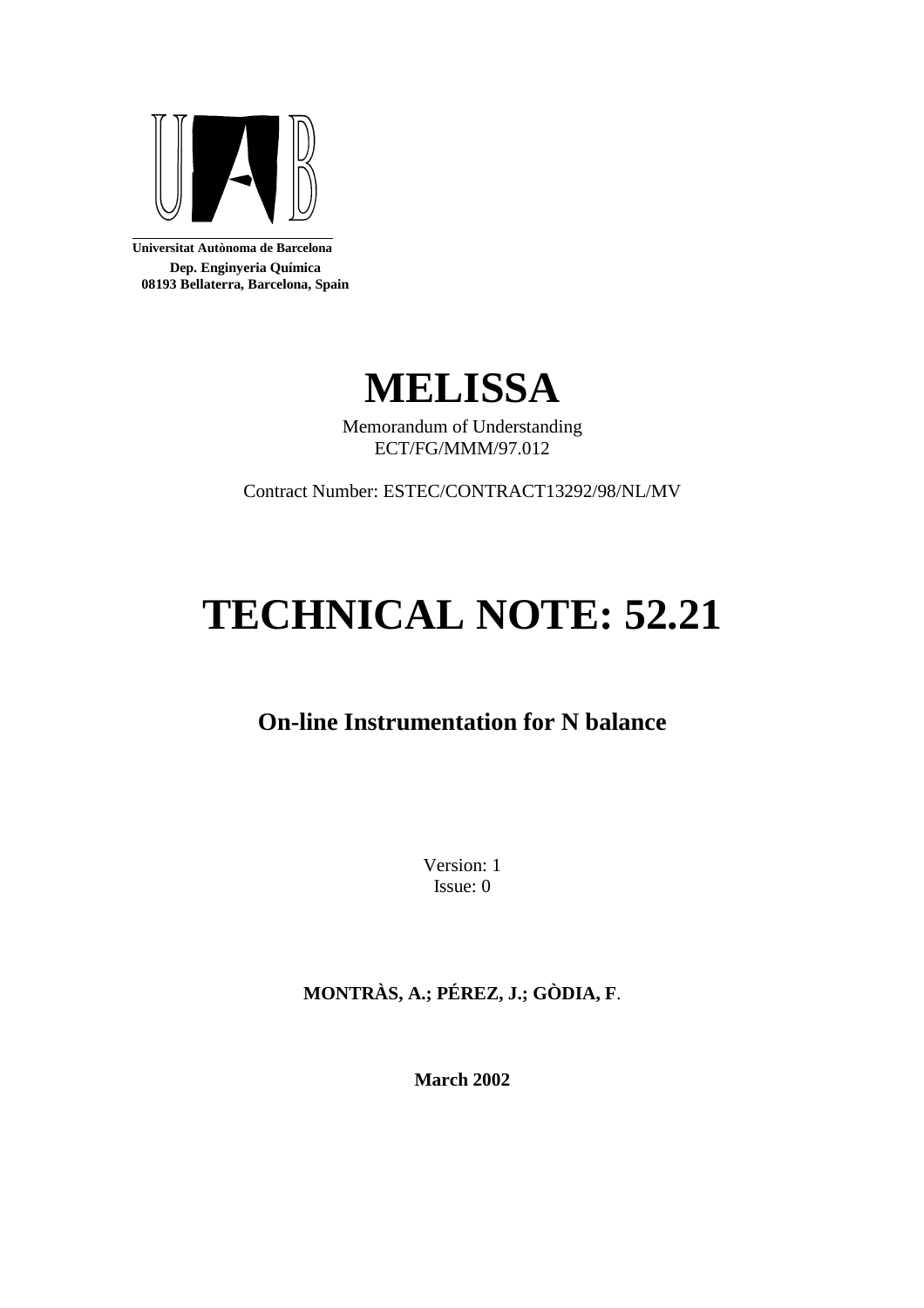# **Document Change Log**

| <b>Version</b> | <i><u><b>Issue</b></u></i> | Date     | <b>Observations</b>        |
|----------------|----------------------------|----------|----------------------------|
| Draft          |                            | 04/12/01 | <b>Preliminary Version</b> |
|                |                            | 21/03/02 | <b>Final Version</b>       |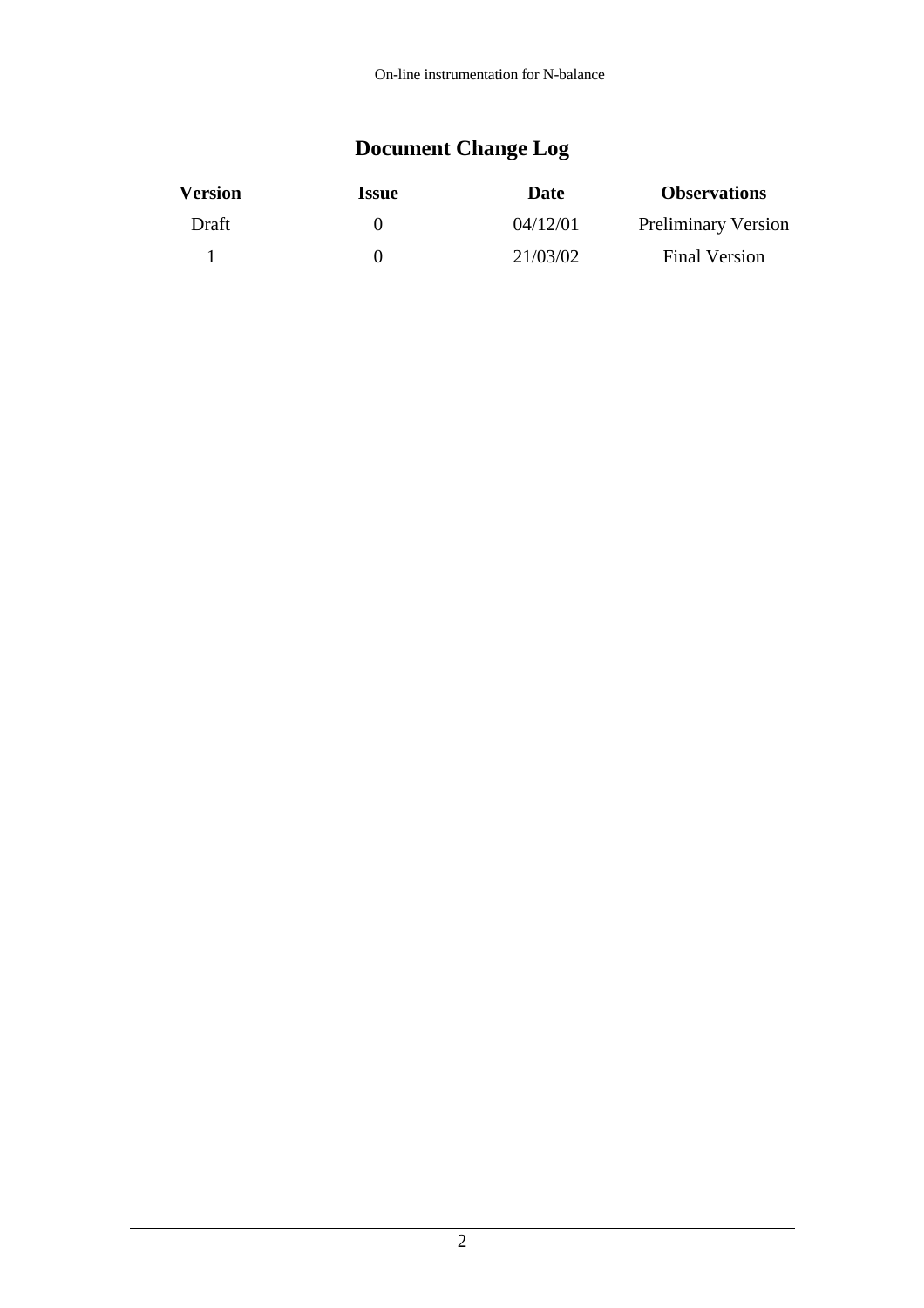## **TABLE OF CONTENTS**

| 2 REVIEW, STUDY AND EVALUATION OF ON-LINE INSTRUMENTATION6            |
|-----------------------------------------------------------------------|
|                                                                       |
|                                                                       |
|                                                                       |
|                                                                       |
|                                                                       |
|                                                                       |
|                                                                       |
| 3.3.- Analysis of real samples from the effluent of compartment III22 |
|                                                                       |
|                                                                       |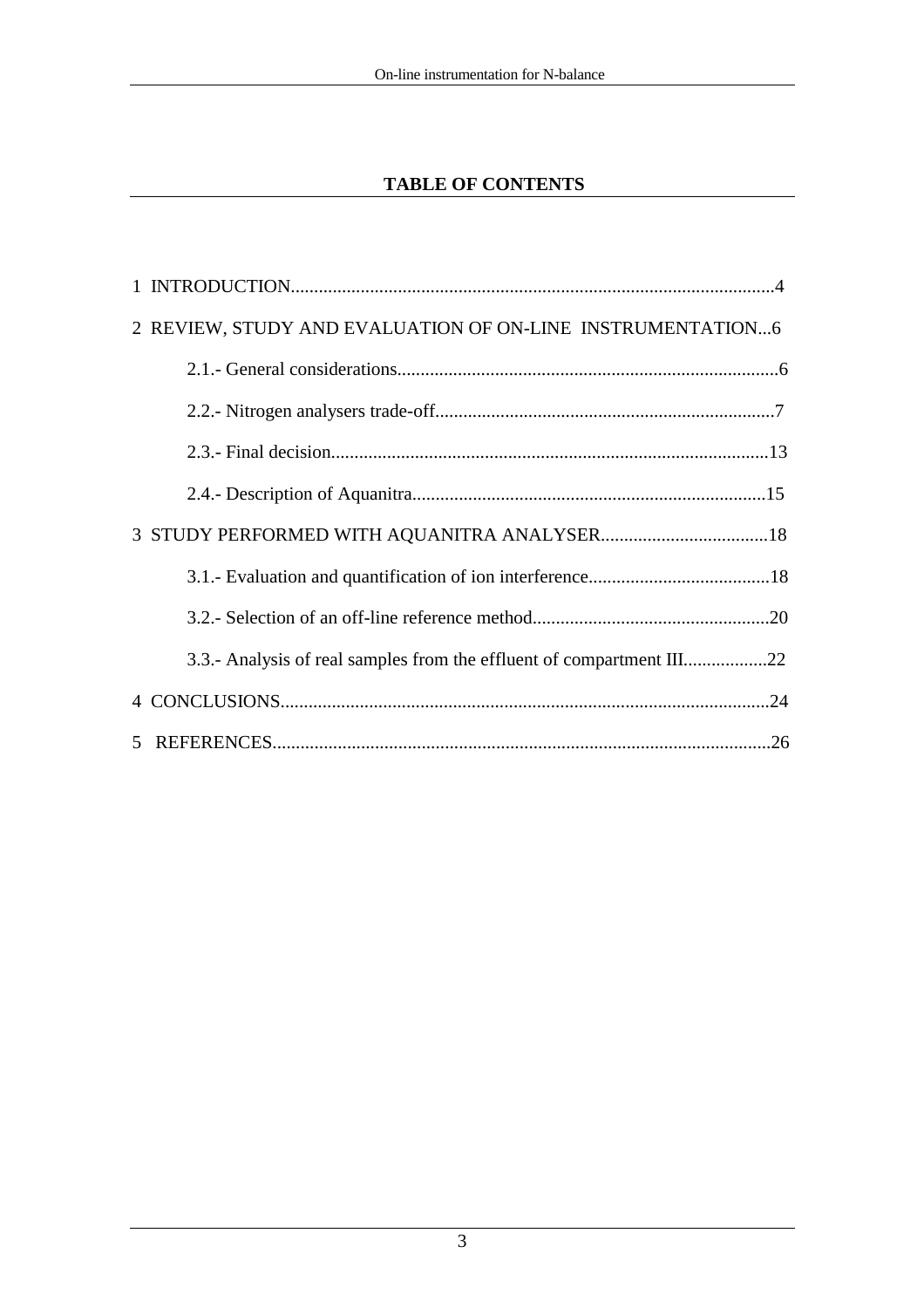## **1 INTRODUCTION**

 The nitrifying compartment of the MELISSA loop has been studied in order to characterise the operation of the used fixed bed reactors and the effect of the main variables on the biofilm nitrifying process as reported in previous technical notes.

To increase the knowledge on the biofilm nitrifying process and to improve the control of both the third compartment and the total MELISSA loop, a mathematical model is being developed by one of the MELISSA partners (LGCB of University Blaise Pascal, France).

After a first step of parameter optimisation of the proposed mathematical model, the next step will be to develop a nitrite predictor that will become a control law for compartment III of the MELISSA loop (ADERSA, France).

Tests with different levels of dissolved oxygen, to study the effect of this parameter at both transient and stationary states, were conducted in phase 4 observing how this parameter can affect on the ammonium conversion and nitrite and nitrate concentrations (WP 47.2).

Results showed that the nitrification process with immobilized cells is mainly controlled by mass transfer of oxygen, in particular between the gas and liquid phase. If enough oxygen is provided to the liquid phase, the nitrification conversion was always rather complete for the range of ammonium loads studied. This fact proved that the proposed bioreaction system is a good alternative to be implemented as the Compartment III in the MELISSA loop with high conversion and stability for long-term operation.

However, from the results obtained in the previous phase, there are at least two main reasons to assess the need to perform on-line measurements to face N-balance calculations with minimal guaranty and data consistency.

Firstly, following the WP47.2, experiments were carried out in such a way that more detailed information about the reactor and compartment performance could be obtained. In particular, additional tests with different levels of dissolved oxygen were conducted studying the effect for both transient and stationary states, observing how this parameter could affect the ammonium conversion and nitrite and nitrate concentrations.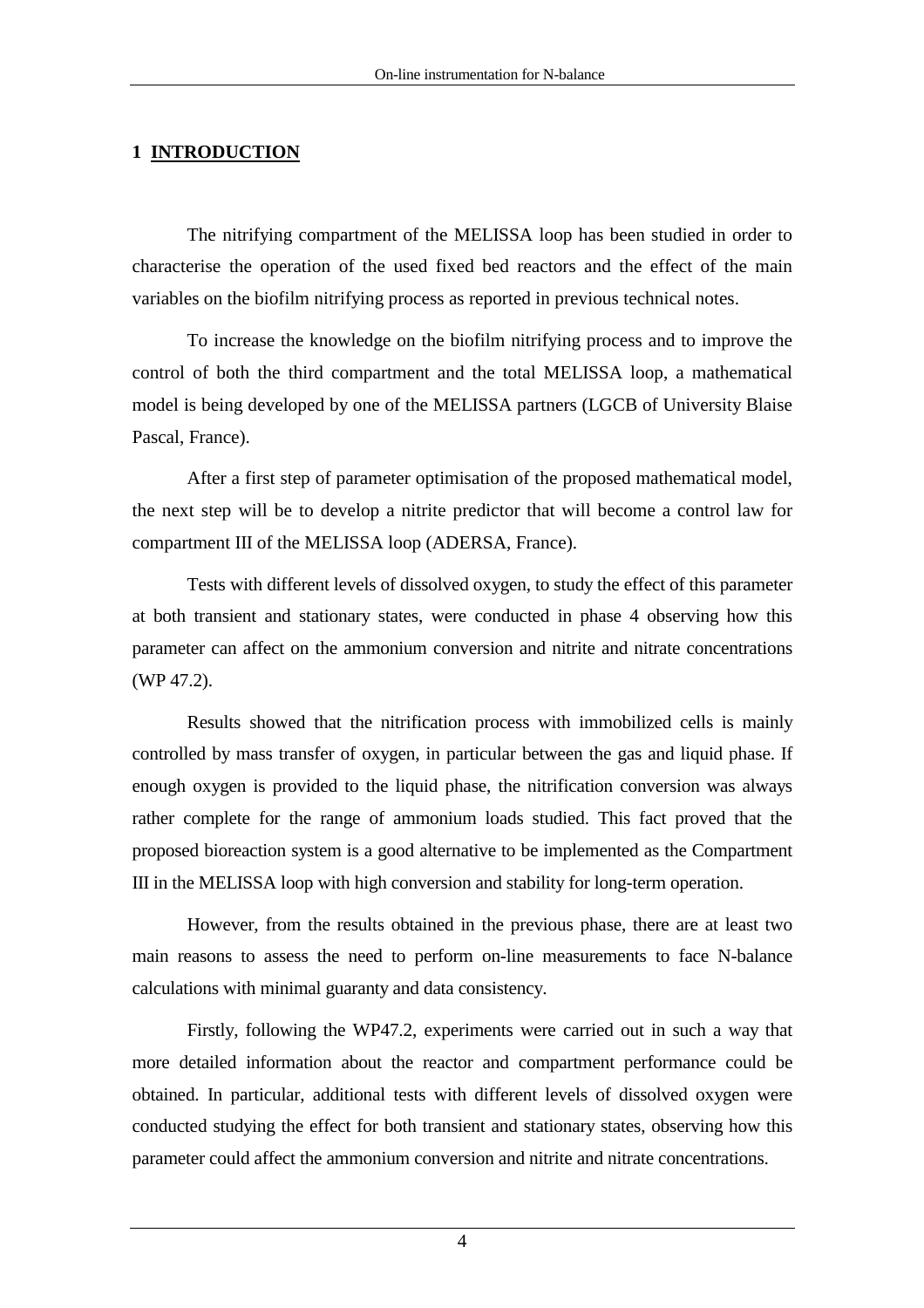Although the residual  $N-NO<sub>2</sub>$  % decreases when increasing the aeration (vvm), the conversion to nitrate does not increase in a large extent as expected in a reaction-in-series system ( $NH_4^+$ --> $NO_2^-$ --> $NO_3$ ). Among other possible explanations for this fact, there is the different closure of the nitrogen balance and a possible denitrification process in the system. (Pérez, J. *et al.*, 2001)

Secondly, a control law to be applied in the nitrifying pilot reactor has been developed and presented by ADERSA in a previous phase (TN43.3). The control scheme is expected to be shortly implemented and to proceed to its validation numerous and consistent data are required. Thus, it is necessary to review, study and evaluate the specific instrumentation as well as general equipment necessary to perform an on line N-balance based on nitrogen compounds only present in the liquid phase, that is  $NH_4^+$ ,  $NO_2^-$  and  $NO_3^-$ 

It is very interesting to consider not only commercial instrumentation analysers already installed in the compartment but also potential improvements affecting hardware and quality of the analyses. A general study and evaluation of the present state of the art of the N-compound analysers will be carried out, and as conclusion, new analysers could be necessary to be purchased, to test their performance.

In order to evaluate the capabilities and general performance of the analysers, among others, the following key analysis parameters should be compared: analysis range, accuracy, response time, artefacts, possible drift and suitable calibration procedures. On line determinations will be compared with their corresponding off-line standard method, such as spectrophotometry or capillary electrophoresis, to check whether a good concordance between them is obtained.

Therefore, to achieve an automatic and autonomous operation of the nitrifying compartment, it is a need to provide the pilot reactor with a proper on-line instrumentation for monitoring the concentration of N-species in this compartment. Using this on-line instrumentation it will be possible to know the conversion attained in the reactor and to detect a possible nitrite accumulation in the reactor. The residual ammonium and nitrite concentrations must be minimised in the outlet flow of compartment III.

5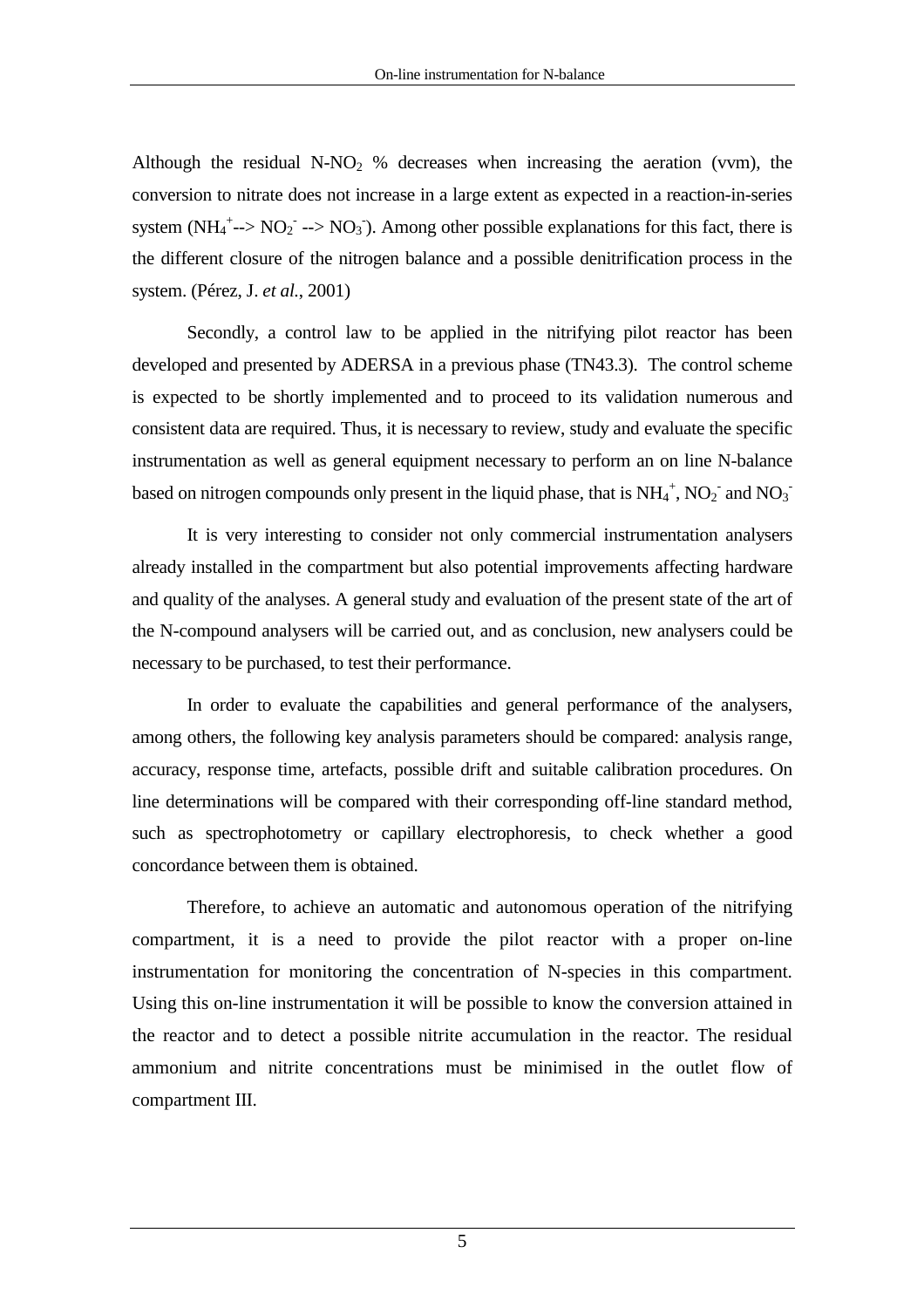## **2 REVIEW, STUDY AND EVALUATION OF ON-LINE INSTRUMENTATION**

#### **2.1.- General considerations**

#### **On-line measuring techniques and detection systems**

A wide variety of analysers for on-line measurements in flowing liquids have been developed in recent years based on different principles. Among these techniques, flow injection analysis (FIA) and continuous flow analysis (CFA) are the most common techniques in laboratory analysis.

All analysers studied in this report are based on the flow injection analysis technique, although the detection system for the analyte is different in each case. In general, any analytical property related to the amount of analyte in a reproducible way is adequate to be implemented in these systems. The two measuring systems used by the analysers mentioned in this report are potentiometry and the measuring of absorbance at a certain wavelength. These are all properties that depend selectively on the measured amount of analyte in the sample, permitting determinations in which a separation step is not required.

#### **Performance of on-line analysers**

The translation of either absorbance or potential measurements performed by these analysers into concentration values is achieved by means of a calibration procedure previous to sample analysis.

The main features of the performance of these analysers that need to be taken into account are described below:

- *Sensibility* is a parameter given by the slope of the calibration curve, thus, to ensure a high accuracy in the concentration values given by the analyser, measurements should always be performed in the linear range of the fit curve.

6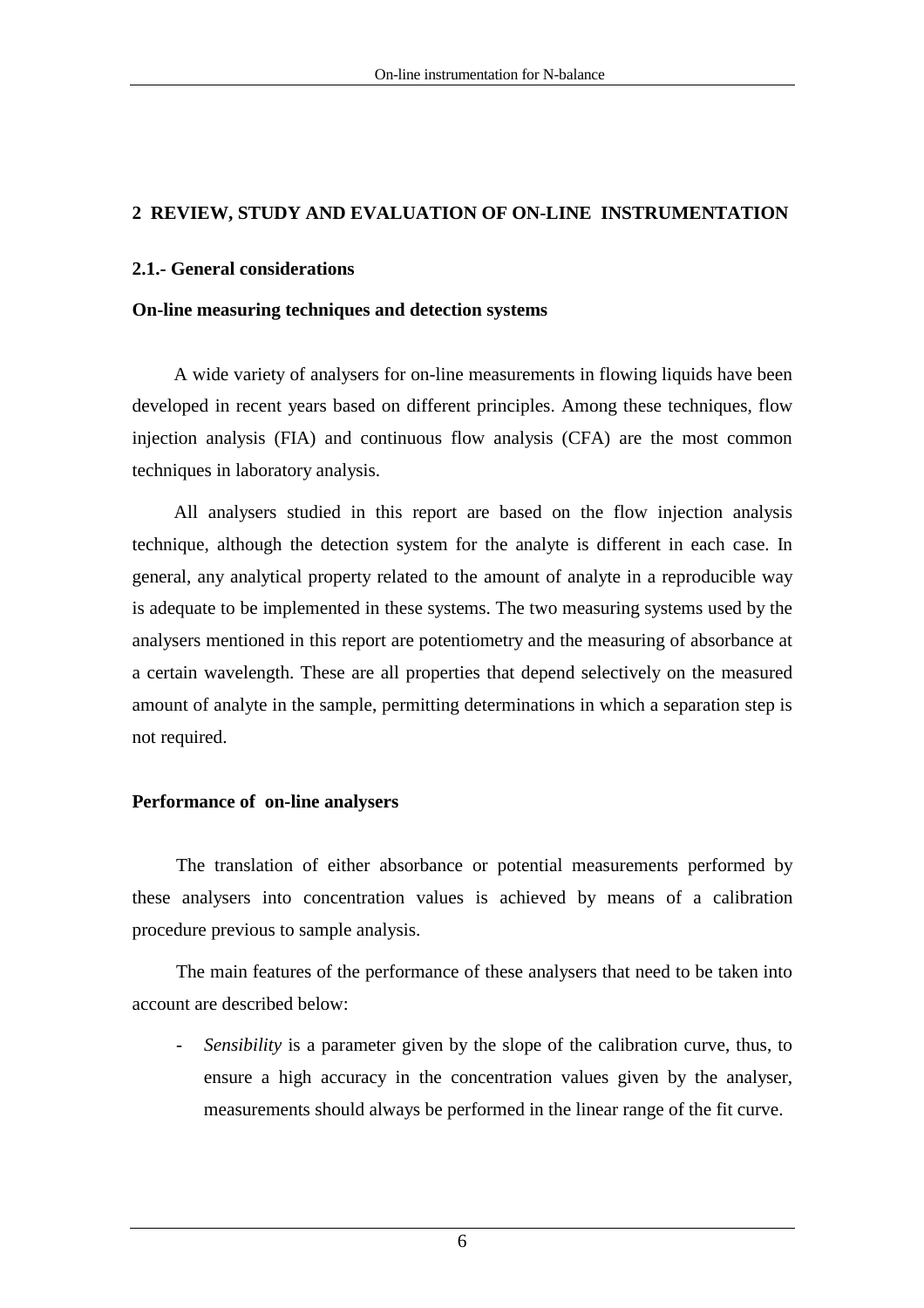- *Reproducibility:* A high repeatability in subsequent analysis of the same sample is an indication of the correct performance of the analyser. The obtained concentration values are statistically treated and reproducibility is given in terms of relative standard deviation.
- The *low detection limit* is the concentration under which the analyte concentration cannot be distinguished from the concentration of interfering ions present in the sample.
- *Response time:* The time consumed until the measurement attains a stable value is described as the response time of the analyser.
- *pH range:* The optimal pH range of operation needs to be established for every analyser according to the composition of the sample. It is very important to keep the pH stable at an adequate value when working with complex samples with high potential ion interference.
- *Ion interference:* Interference from other ionic species present in the sample needs to be identified and operational conditions of the analyser have to be optimised to minimise the problem.
- *Electrode lifetime:* When working with potentiometry-based analysers a persistent decrease in the value of the slope of the calibration curve is a sign of a defective performance of the electrode.

### **2.2.- Nitrogen analysers trade-off**

On a first approach, the nitrogen analysers that had been supplied with the MELISSA pilot plant were considered for use and their performance was evaluated, the advantages and drawbacks of each one of them being discussed in the present report.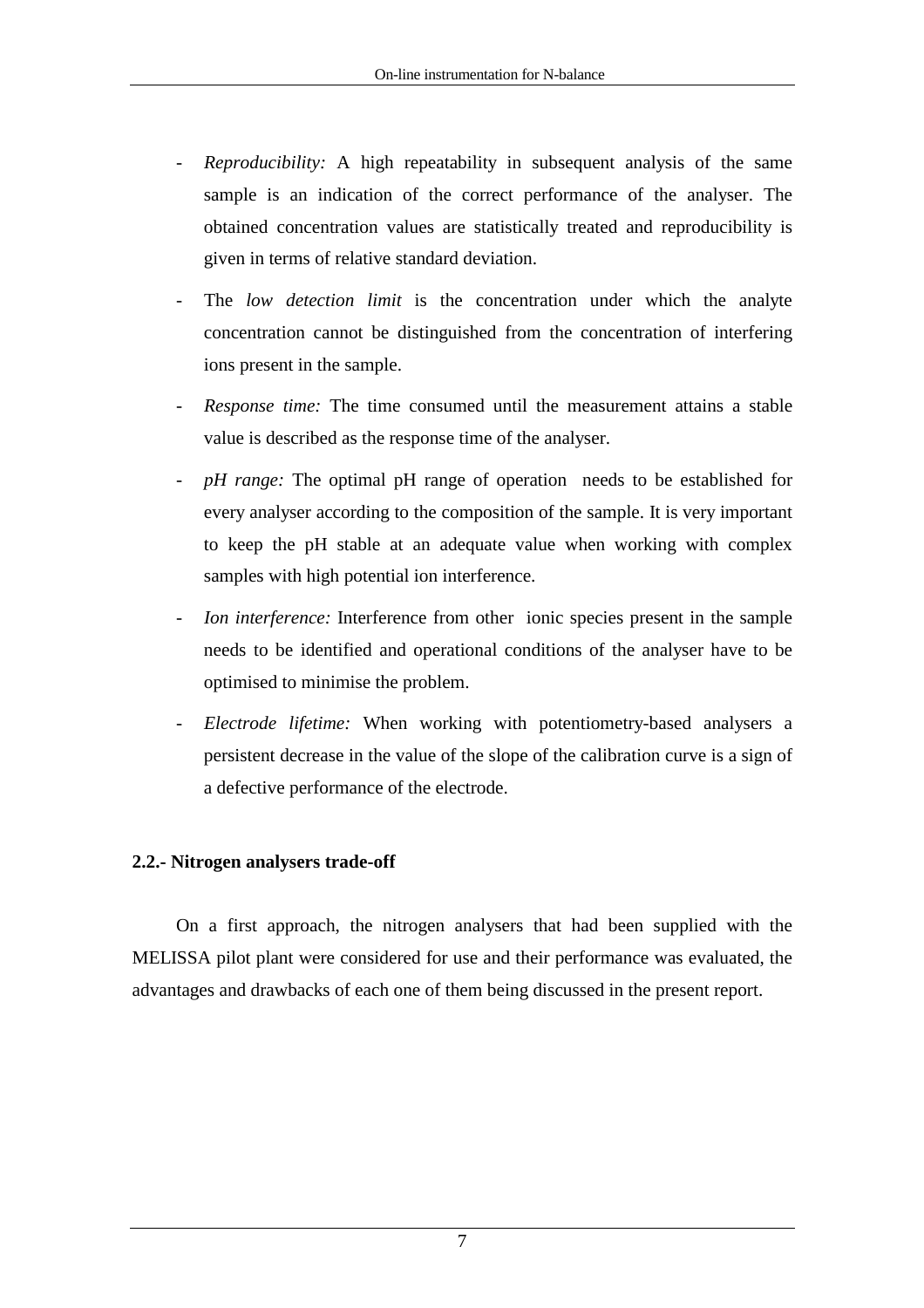## *2.2.1.- Ammonium Analyser (Amtax LYX720, Dr Lange, Germany):*

The measuring method used by AMTAX LYX720 is based on the indophenol blue standard method (procedure DIN 38 406-E5-1 and ISO/DIS 7150), which consists in measuring the absorbance of the indophenol blue complex at a certain wavelength.

The analyser calibrates itself automatically by a two-point measurement. The reaction is linear all over the measuring range and thus only the zero solution (0 mg/L  $NH_4^+$ -N) and one standard solution (5 mg/L  $NH_4^+$ -N) are sufficient. The system switches automatically from the zero solution to the standard and, once the calibration has finished, to the sample, by means of a solenoid valve. Time between calibration cicles can be fixed by the user.

| <b>Measuring range</b>     | 0-80 mg $NH_4^+$ -N/L                     |  |  |
|----------------------------|-------------------------------------------|--|--|
| <b>Accuracy</b>            | 2% referred to the final value            |  |  |
| <b>Detection Limit</b>     | $0.1 \text{ mg}/ L \text{ NH}_4^+$ -N     |  |  |
| <b>Response time</b>       | 6 min                                     |  |  |
| Time between analysis      | 6 min                                     |  |  |
|                            | Reagent supply: 5L / 21 days of operation |  |  |
| <b>Reagent consumption</b> | Zero/Standard supply: 5L /year            |  |  |

**Table 1:** Technical data of Amtax LYX 720 on-line ammonium analyser

This analyser has a response time of approximately 12 minutes, which is considered sufficient as well as its precision. However, analysis of samples containing ammonium concentrations over 80 ppm  $NH_4^+$ -N would require the installation of a dilution chamber previous to the detection system, but at the present stage only ammonium concentration at the outlet of compartment III needs to be monitored and it is lower than 80 ppm  $NH_4^+$ -N.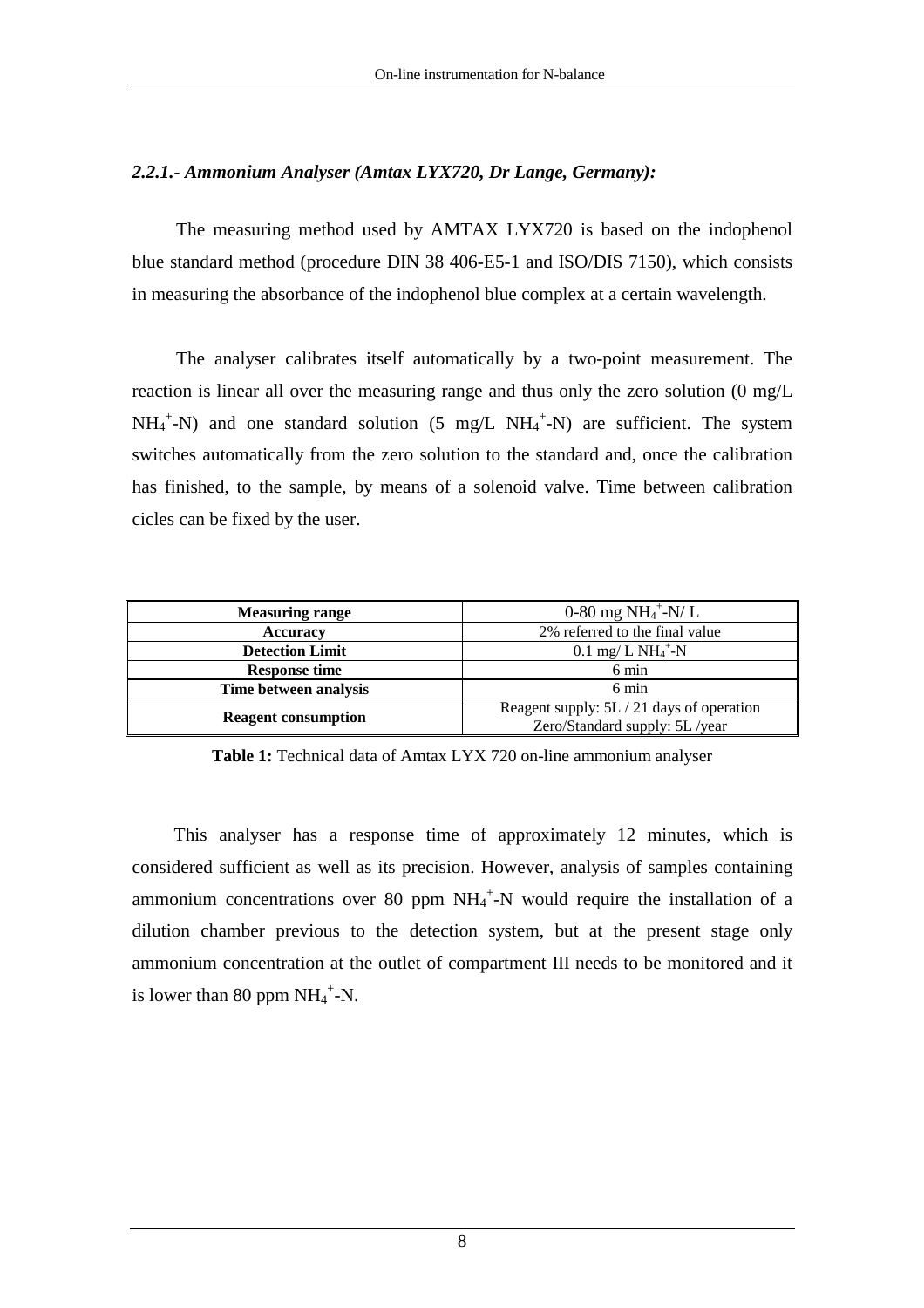## *2.2.2.- Nitrate analyser (NITRAX LPG192, Dr Lange, Germany) :*

Despite its high accuracy and short response time, the current nitrate analyser has several drawbacks that make it inadequate for the purpose of monitoring the outlet stream of the nitrifying pilot reactor. In addition to the low detection range (concentrations higher than 50 ppm  $N-NO<sub>3</sub>$  can not be consistently determined) the inability of this equipment to distinguish nitrite from nitrate would lead to high errors during calculations of the closure of the nitrogen balance, and possible nitrite accumulations in compartment III could not be possibly detected. Therefore, the use of this analyser for monitoring of nitrate in the MELISSA pilot plant has been rejected.

#### *2.2.3.- Commercial alternatives to current analysers:*

Due to the problems arisen from the performance and the technical characteristics of the current analysers, a search for suitable and more modern on-line analysis equipment was carried out.

Repeatability, accuracy and analysis range are some of the main parameters that have to be taken into account when selecting the most suitable analyser. The importance and the required values for these parameters in the monitoring of the outlet stream of compartment III are exposed below:

The measuring range is an important factor that needs to be taken into account. The selected analysers must have the capacity to measure concentrations in the usual range of operation of the reactor as well as during a temporary perturbation in the system.

| N species       | Normal operation (ppm N) | <b>Exceptional Values (ppm N)</b> |
|-----------------|--------------------------|-----------------------------------|
| $NH4+$          | Inlet: 300-600           | Inlet: $>700$                     |
|                 | Outlet: $0-10$           | Outlet: $>100$                    |
| NO <sub>2</sub> | $0-10$                   | >50                               |
| NO <sub>3</sub> | 300-600                  | $>700$ or $< 200$                 |

**Table 2:** Concentration ranges of the different Nitrogen species in compartment III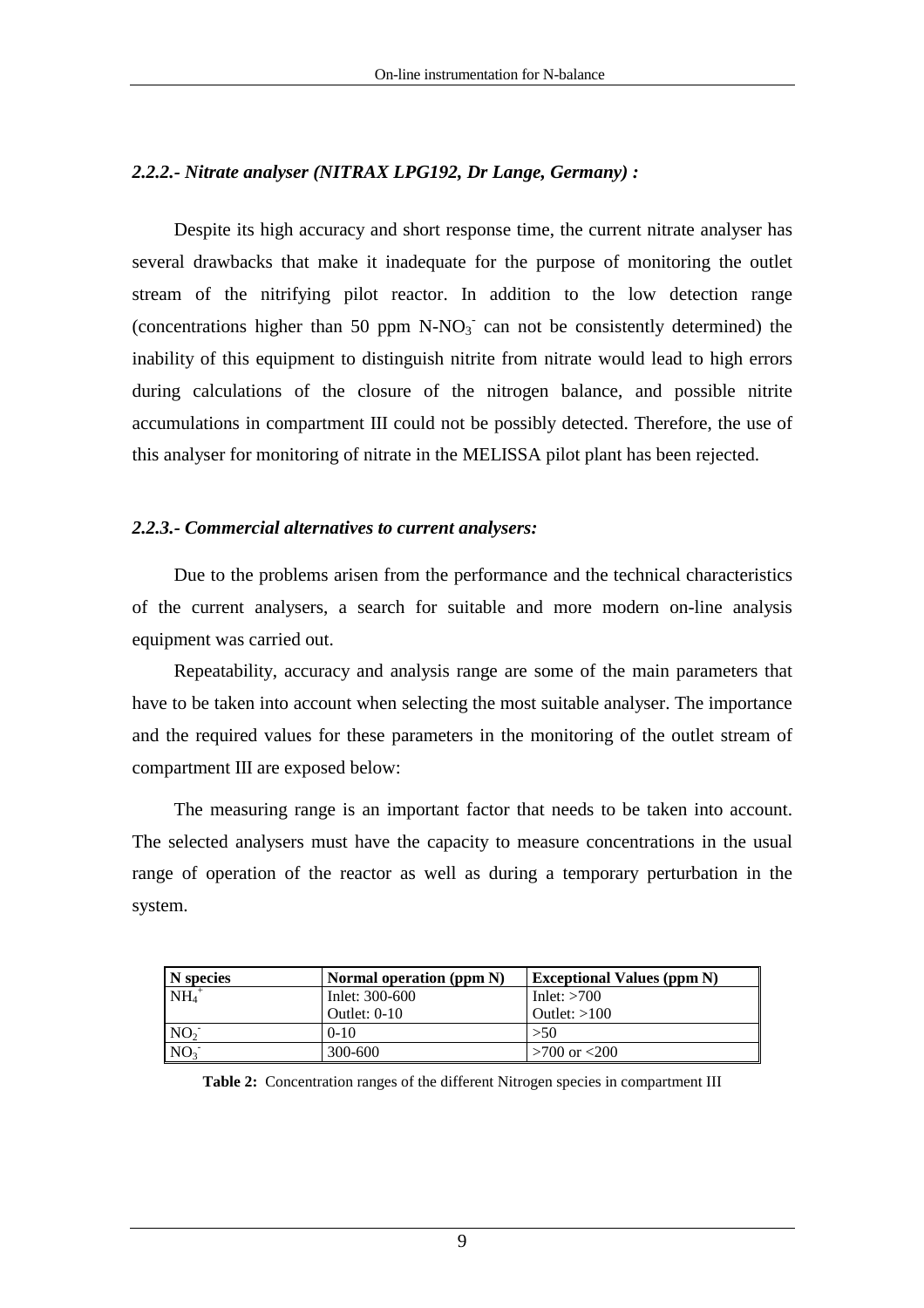A high accuracy and repeatability are also essential for all the monitored nitrogen compounds due to the fact that these values will be used to evaluate the closure of the nitrogen balance in the MELISSA loop and to determine nitrite concentration.

The final aim of monitoring nitrogen compounds on-line is to implement a control law that will base its response on the concentration values given by the analysers. Therefore, response time is a very important parameter to optimise.

The need for minimum maintenance requirements is also considered essential and thus sample and reagent consumption are important features to be taken into account in the final selection of analysers.

Among the commercial nitrogen analysers available, the search has been narrowed to those accomplishing the requirements described above. The main technical characteristics of these analysers are summarised in table 3 and table 4. The cells corresponding to the selected analysers have been shaded in grey.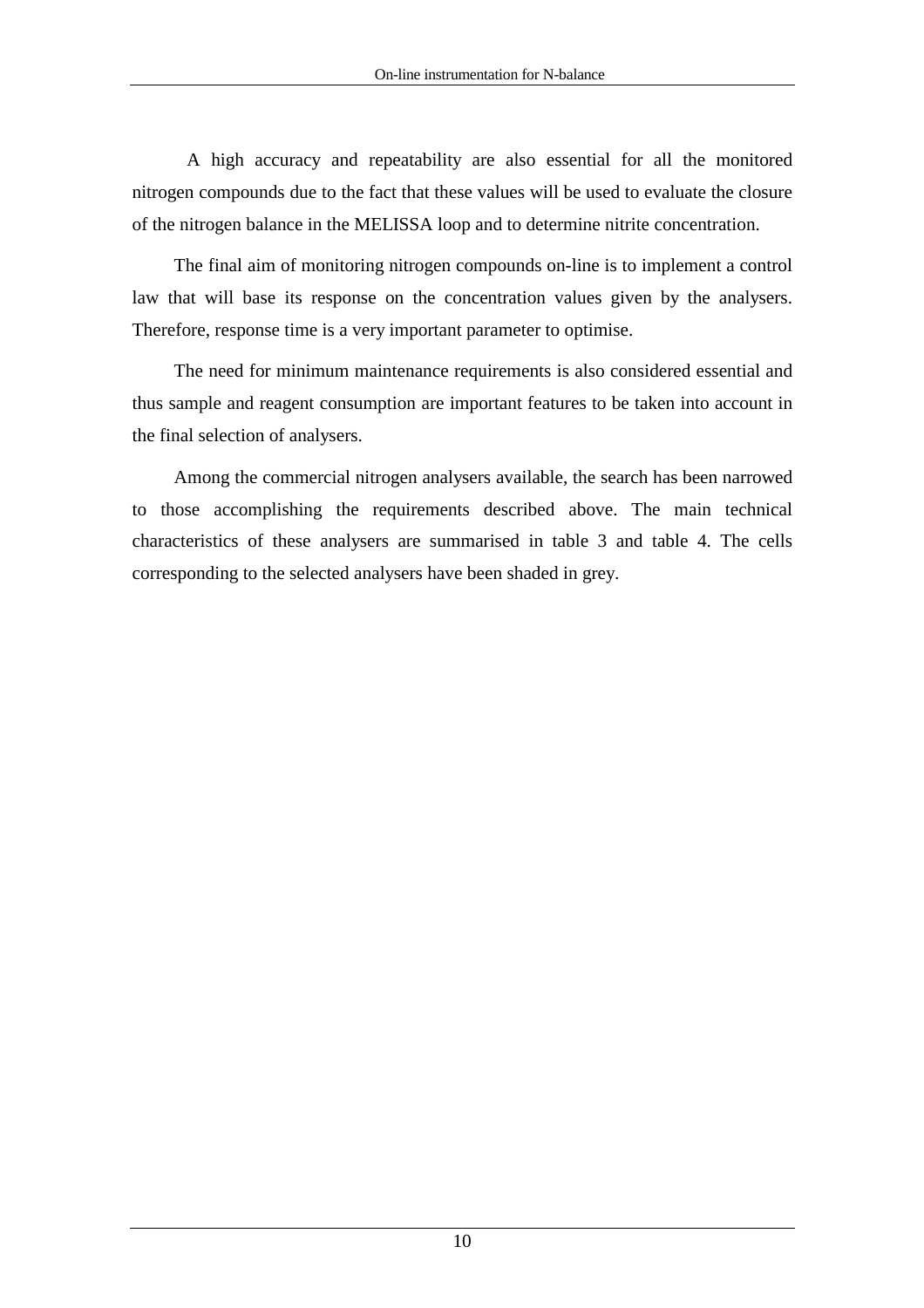| <b>EQUIPMENT</b>                                   | <b>AMTAX LYX 720</b><br>Dr. Lange                               | <b>AMTAX Compact</b><br>Dr. Lange                               | <b>AQUAMONIA</b><br><b>AGBAR</b> (Spain)                    | <b>A101 AUTOCLEAN</b><br>WTW (Germany)    | <b>AM200</b><br>(AWA)                                                       | <b>AMMONIUM</b><br><b>MODEL 255</b><br><b>EASI Tecnologies</b> |
|----------------------------------------------------|-----------------------------------------------------------------|-----------------------------------------------------------------|-------------------------------------------------------------|-------------------------------------------|-----------------------------------------------------------------------------|----------------------------------------------------------------|
| Range (mg $NH_4^+$ -N/L)                           | $0.1 - 80$<br>(selectable ranges)                               | $0.5 - 1200$<br>(Selectable ranges)                             | $0.01 - 255$<br>(adjustable to higher<br>values)            | $0.1 - 1000$<br>(3 possible ranges)       | $0 - 390$                                                                   | $0.1 - 1000$                                                   |
| <b>Measuring principle</b>                         | Spectrophotometry                                               | Spectrophotometry                                               | Potentiometry                                               | Potentiometry                             | UV spectroscopy                                                             | Potentiometry                                                  |
| <b>Measuring method</b>                            | Indophenol blue<br>method equivalent to<br><b>DIN 38 405 E5</b> | Indophenol blue<br>method derived from<br>DIN 38 406 E5         | Ion Selective Electrode<br>Semipermeable<br>membrane        | Gas sensitive pH<br>electrode             | based on absorption<br>spectrum of $NH3$<br>released by addition<br>of NaOH | Ion Selective<br>$Electrode +$<br>semipermeable<br>membrane    |
| Flow                                               | $1$ L/hr                                                        | not available                                                   | not available                                               | $0.3$ L/h                                 | $0.5$ L/min                                                                 | not available                                                  |
| Repeatability $(CV \%)$                            | 2 % Precision                                                   | 2 % DIN 38 402                                                  | 5 % Precision<br>3 % Exactitude                             | $<$ 5% measured value                     | 1% measured value                                                           | $\geq 2 \%$                                                    |
| <b>Response time</b>                               | $t_{90} = 12 \text{ min}$                                       | $t_{90} = 10$ min                                               | $\leq$ 4 min                                                | $T_{90} < 5$ min                          | $5 \text{ min}$                                                             | $T_{90} = 5 \text{ min}$                                       |
| <b>Minimum recommended</b><br>measurement interval | $\geq 12$ min                                                   | $\geq 10$ min                                                   | $\geq 4$ min                                                | not available                             | $\geq$ 5 min                                                                | $\geq$ 5 min                                                   |
| <b>Calibration</b>                                 | 2-point automatic<br>standard calibration                       | 2-point automatic<br>standard calibration<br>Automatic cleaning | Automatic standard<br>calibration<br>Interference minimised | 2-point automatic<br>standard calibration | not available                                                               | Automatic standard<br>calibration<br>Interference<br>minimised |
| <b>Reagents</b>                                    | 2 reagents                                                      | 2 reagents                                                      | <b>NaOH</b>                                                 | NaOH, Na <sub>2</sub> EDTA                | 10% NaOH                                                                    | not available                                                  |
| <b>Dimensions</b>                                  | 1190x380x260 mm                                                 | 350x640x220 mm                                                  | not available                                               | 1280x570x380 mm                           | $650x450x250$ mm                                                            | not available                                                  |
| <b>Required modifications</b>                      | Dilution (>80 ppm)                                              | None expected                                                   | None expected                                               | None expected                             | None expected                                                               | None expected                                                  |

**Table 3:** Commercial Ammonium Analysers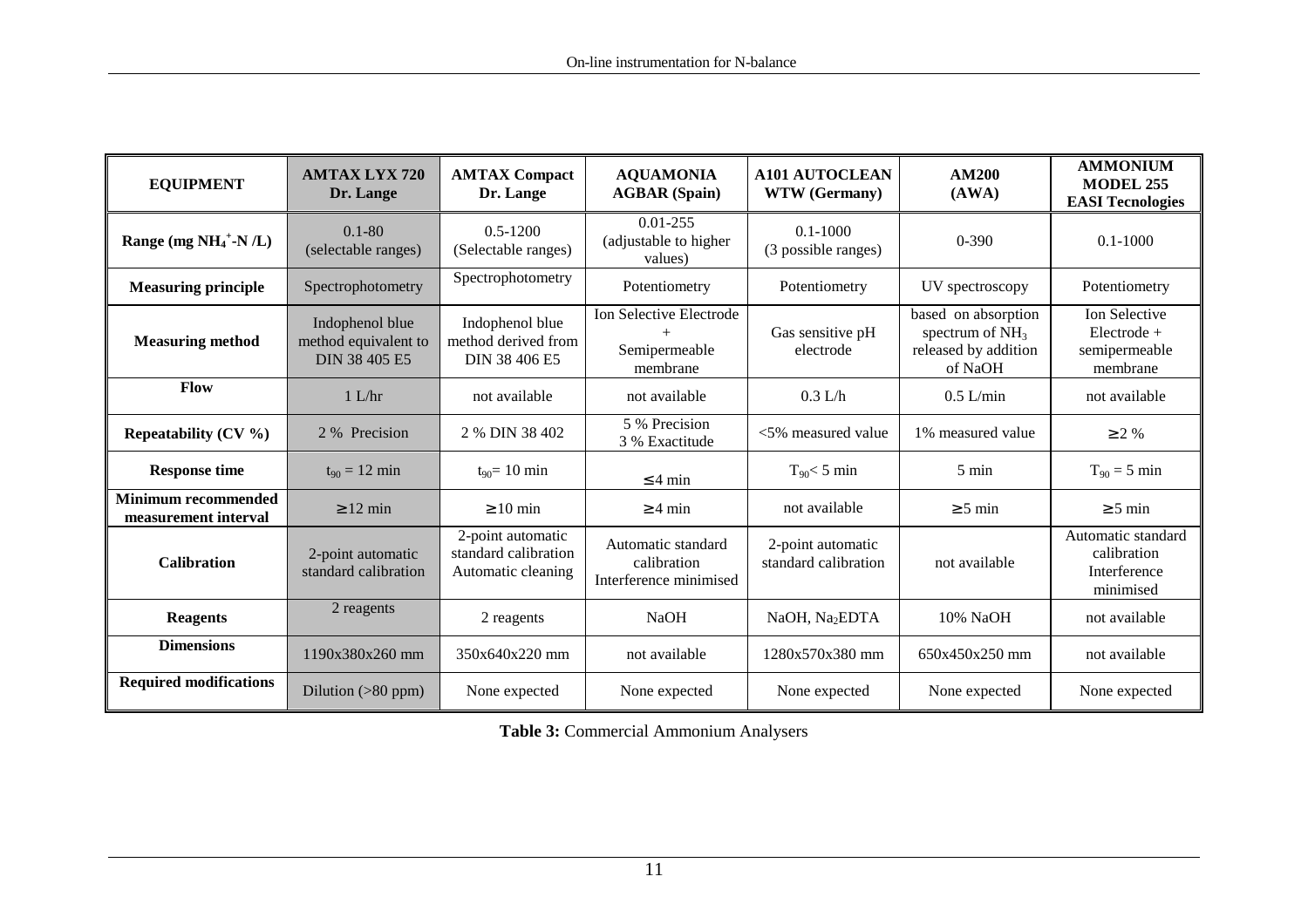| <b>EQUIPMENT</b>                                         | <b>AQUANITRA®</b><br><b>AGBAR</b> (Spain)                                                | UV-4100/6101<br>(ChemScan <sup>®</sup> )                 | N201 AUTOCLEAN<br>WTW(Germany)                      | <b>NT200</b><br>(AWA)                    | <b>NITRATE MODEL</b><br>253<br><b>EASI Technologies</b> |
|----------------------------------------------------------|------------------------------------------------------------------------------------------|----------------------------------------------------------|-----------------------------------------------------|------------------------------------------|---------------------------------------------------------|
| Range (mg $NO3$ -N<br>/L                                 | 225-2250 ppm $NO3$ -N<br>not available<br>(linear zone)<br>(parameter/site<br>dependent) |                                                          | $0.5 - 50$                                          | $0 - 50$<br>(other ranges on<br>request) | $1.0 - 1000$ ppm N-<br>NO <sub>3</sub>                  |
| <b>Measuring principle</b>                               | Potentiometry                                                                            | UV absorption                                            | Dual-wavelength<br>photometric absorption<br>method | UV spectroscopy                          | Potentiometry                                           |
| <b>Measuring method</b>                                  | <b>Ion Selective</b><br>Electrode                                                        | Multiple wavelength<br>UV absorbance<br>detection system | UV absorption                                       | UV absorption                            | Ion Selective<br>Electrode                              |
| Flow                                                     | $< 1$ L/hr<br>(analysis frequency<br>dependent)                                          | $0.5 - 5$ L/min                                          | not available                                       | $0.5$ L/min (typical)                    | not available                                           |
| <b>Repeatability (CV</b><br>$\%$ )                       | 2.2 %<br>(at 4 analysis/h)                                                               | 2-5% of range                                            | 1-2% measured value                                 | $0.2 - 0.3\%$                            | $\geq 2\%$                                              |
| <b>Response time</b>                                     | 3.7 min                                                                                  | $3-5$ min<br>(analyte dependent)                         | $T_{90}$ < 60s                                      | not available                            | $T_{90} = 10$ min                                       |
| <b>Minimum</b><br>recommended<br>measurement<br>interval | monitoring analysis<br>$time = 9 min$                                                    |                                                          | not available                                       | not available                            | $\geq 10$ min                                           |
| <b>Calibration</b>                                       | 3-point standard<br>calibration                                                          | Pattern recognition of<br>spectral data                  | Automatic zero<br>correction only                   | automatic standard<br>calibration        | Automatic standard<br>calibration                       |
| <b>Reagents</b>                                          | No reagent<br>(conditioning solution)<br>and calibration<br>standards only)              | Change every 2-4<br>weeks approximately                  | No reagent                                          | details not available                    | details not available                                   |
| <b>Dimensions</b>                                        | 1200x600x600 mm                                                                          | 1200x500x250                                             | 1280x570x380                                        | 650x450x250 mm                           | not available                                           |
| <b>Required</b><br>modifications                         | ion interference<br>optimisation                                                         | dilution                                                 | Dilution $> 50$ ppm<br>$NO3-N$                      | none expected                            | Interferences<br>compensation                           |

**Table 4:** Commercial Nitrate Analysers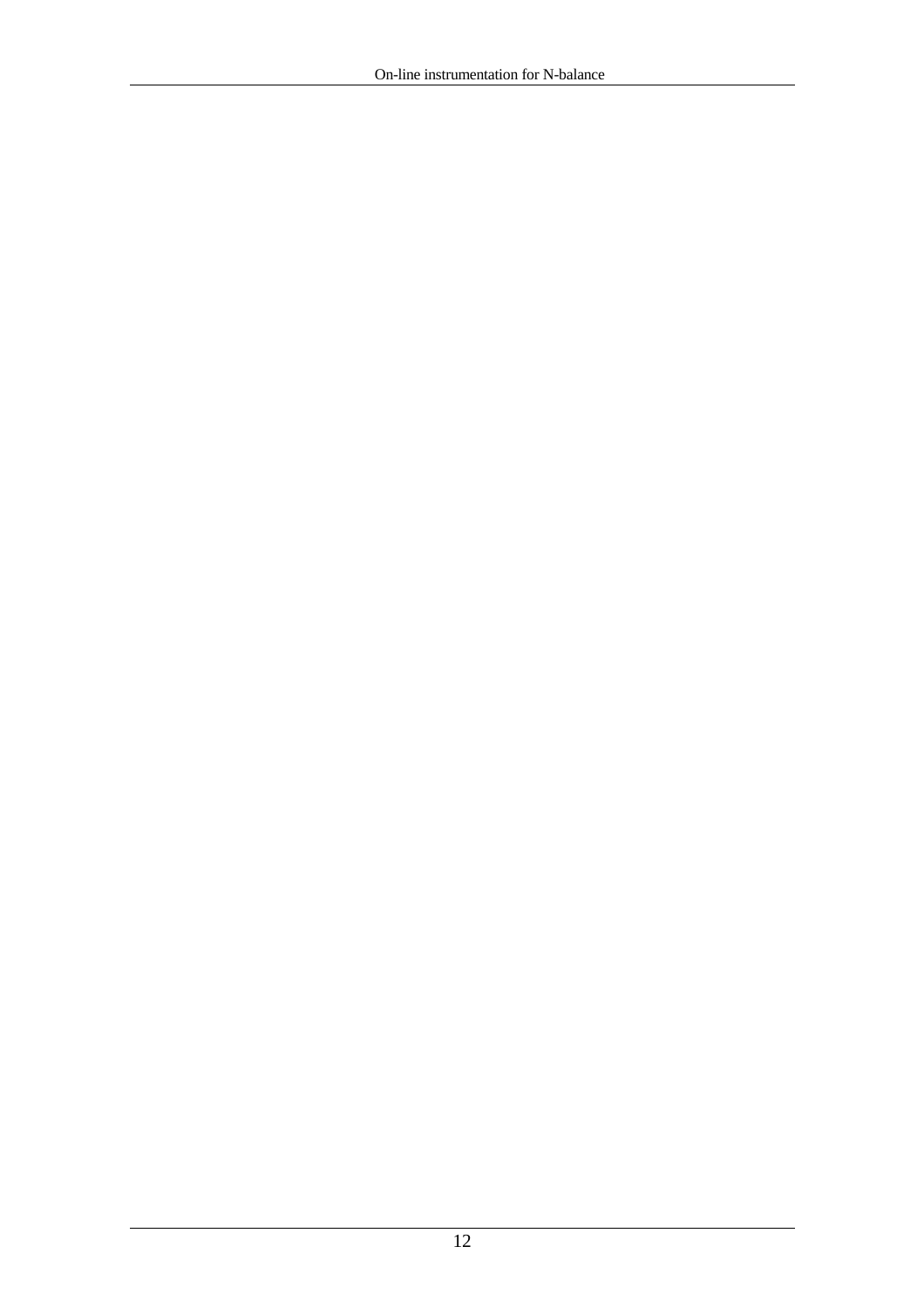## **2.3.- Final decision**

Taking into account the required measuring range as well as other technical characteristics such as accuracy, reproducibility or minimum maintenance requirements, the following analysers have been selected:

## *2.3.1.- Ammonium Analyser (AMTAX LYX720, Dr Lange, Germany)*

At the present stage only measurements of ammonium in the effluent of compartment III are strictly necessary. Amtax LYX720 has all the required technical characteristics to monitor this stream and, in addition, is already part of the equipment of the pilot plant reactor. Therefore, it is selected as the ammonium analyser to be used.

During preliminary testing of this analyser an error was detected that prevented the analyser from completing the calibration procedure. Due to complications during the identification of the problem, the testing of the analyser has been postponed and the results can not be included in the present report. In the meanwhile alternative commercial analysers are already being considered.

For further steps in the integration of the pilot plant, particularly in the connection of compartments II and III, a higher ammonium concentration will have to be measured, and thus the purchase of a new analyser will be eventually required.

In case the purchase of a new ammonium analyser was eventually necessary, Aquamonia<sup>®</sup> (Aquatec, Spain), which has been developed by the same company as the selected nitrate analyser, is considered a good alternative. The main characteristics of this analyser are presented in table 3.

## *2.3.2.- Nitrate Analyser AQUANITRA, Aquatec, Spain)*

After an exhaustive evaluation of the technical characteristics of the abovepresented commercial alternatives available for nitrate analysis at the moment, Aquanitra<sup> $\circ$ </sup> (AQUATEC, Spain) was considered to be the most appropriate choice. This analyser has all the required technical characteristics concerning measuring range, minimum maintenance costs and a good precision. In addition to the technical features,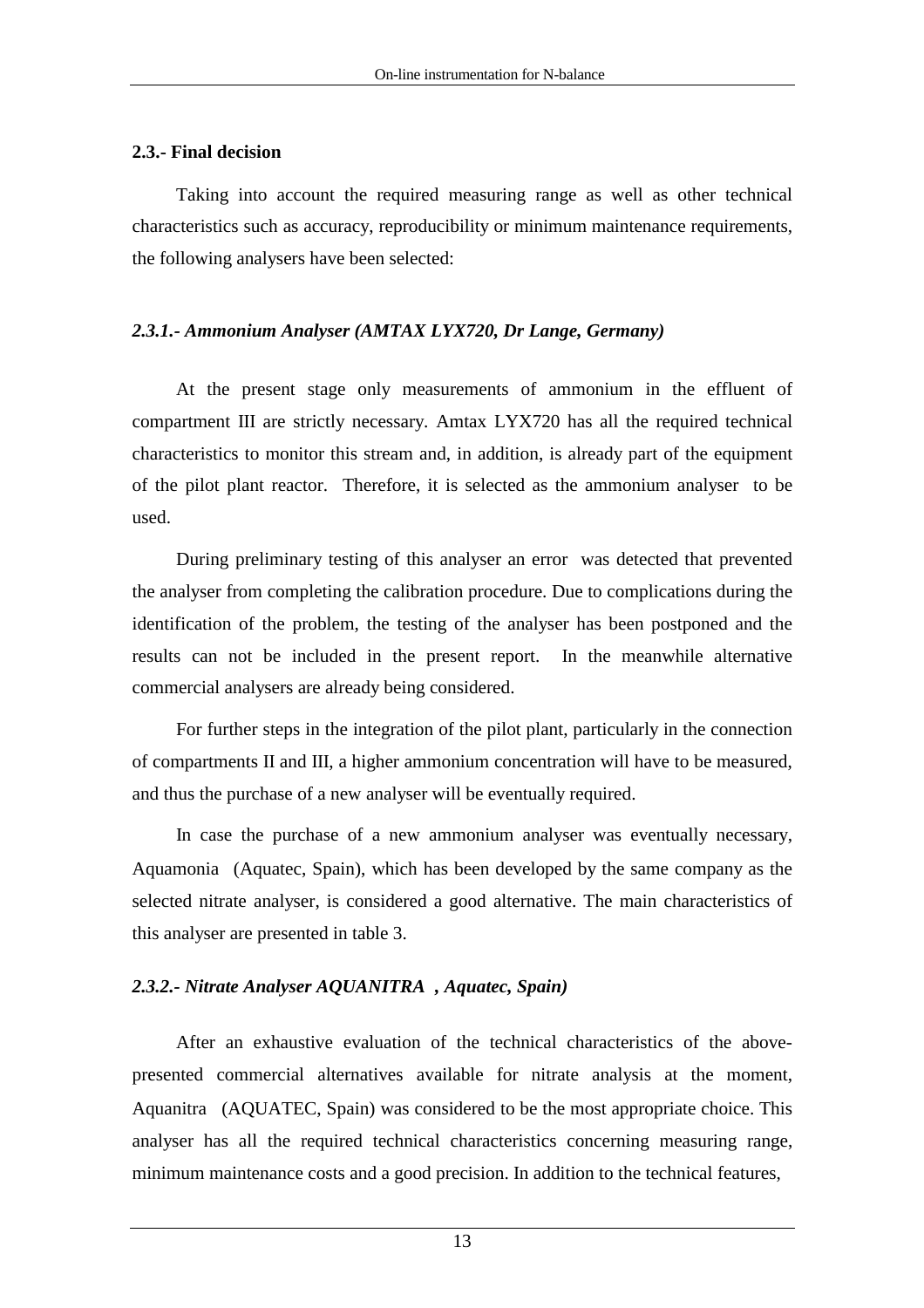the fact that this analyser has been developed at the Department of Chemistry at UAB provided the possibility to assay its performance with real samples from the nitrifying reactor before purchasing it. It is also considered an additional advantage that this equipment can be re-adjusted or up-dated in order to adapt it to future needs (changes in range, accuracy, avoiding interference, etc.), due to the proximity and cooperation existing with the group that developed this analyser.

A more accurate description of the selected nitrate analyser is presented below in the next section of this report.

## *2.3.3.- Nitrite Analyser:*

 An exhaustive study of the technical data of the different nitrate and ammonium on-line analysers available, has lead to the conclusion that the monitoring of these two parameters will not be sufficient to evaluate the closure of the nitrogen balance with the required high reliability. On-line analysers have been developed in such a way that they are suitable for long periods of continuous operation with a minimum need for maintenance. However, these analysers have not been developed to provide as high an analytical precision as off-line techniques such as capillary electrophoresis.

This observation is applicable not only to Aquanitra but also to the other analysers presented in this report and leads to the consideration of nitrite analysers as well as nitrate and ammonium analysers in order to monitor the effluent of compartment III in a way that the data can be used for the implementation of a control law in the reactor.

On-line nitrite analysers have not been as widely developed as nitrate and ammonium analysers. One of the alternatives commercially available is presented in table 5:

| Equipment               | WTW N501 Autoclean                                |  |
|-------------------------|---------------------------------------------------|--|
| <b>Measuring method</b> | Spectrophotometric method (Azo Dye Method)        |  |
| <b>Measuring range</b>  | $0.005 - 0.6$ mg/L NO <sub>2</sub> <sup>-</sup> N |  |
| <b>Repeatability</b>    | $\langle 1\%$ (Relative Standard Deviation)       |  |
| <b>Response time</b>    | $t_{90}$ < 5 min (measuring interval selectable)  |  |
| Calibration             | Automatic 2-point calibration                     |  |

|  |  | <b>Table 5:</b> Technical characteristics of a commercial nitrite analyser |  |  |
|--|--|----------------------------------------------------------------------------|--|--|
|--|--|----------------------------------------------------------------------------|--|--|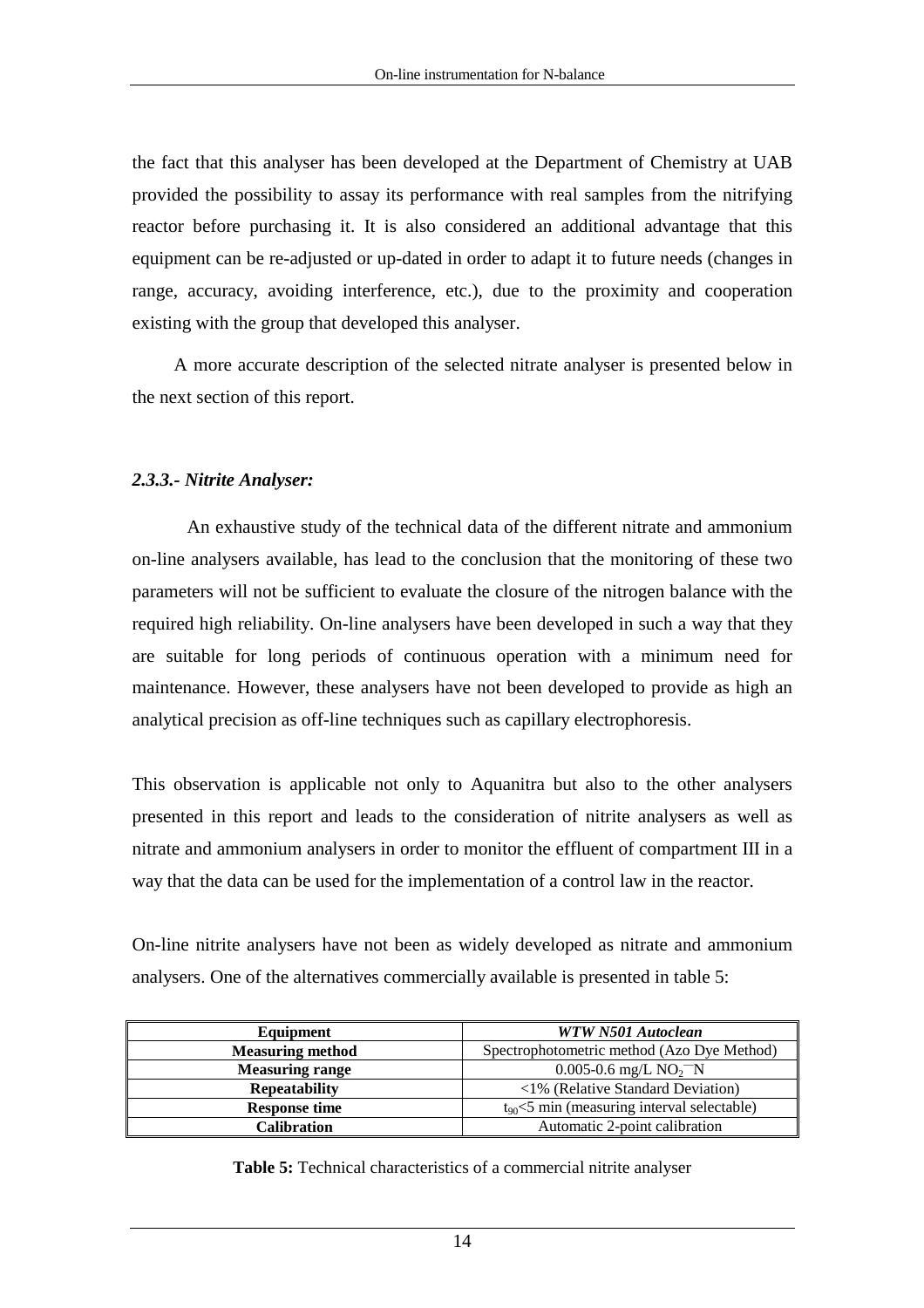## **2.4.- Description of Aquanitra**

## *2.4.1.- Measuring method:*

The measuring technique used by AQUANITRA $^{\circ}$  is based on potentiometry. The analyser measures nitrate by means of an ion selective electrode (ISE) inserted in the sample flow, which is submitted to previous treatment in order to obtain accurate measurements. Possible interference from other ions needs to be identified and their effect on the correct performance of the analyser has to be studied individually.

The initial signal measured by the analyser, which constitutes the base potential line, is due to a flow containing the following components:

- *Carrier solution:* As a flow injection analysis based system, Aquanitra needs a carrier flow in which sample will be injected. Aquanitra uses distilled water as a carrier.
- *Reagent modifier:* A solution containing  $0.5M$   $Na<sub>2</sub>SO<sub>4</sub>$  and  $10^{-3}M$   $NO<sub>3</sub>$ , with a pH of 2.3, is flowing continuously combined with the carrier providing the required conditions for the measurement of nitrate. The use of this solution not only makes it possible to obtain a linear relation between the measured potential and the concentration of the analyte but its low pH prevents species such as carbonate from interfering in nitrate measurements.

The carrier, the standard solutions and the sample are switched to a peristaltic pump by means of five solenoid valves, while the reagent modifier is continuously pumped to a 50 cm mixing coil and the flow subsequently goes through a de-bubbling system before detection. Detection of the analyte is carried out by means of a nitrate selective electrode, in series with a conventional Ag/AgCl reference electrode.

## *2.4.2.- Ion Interference:*

Aquanitra is provided with a method for ion interference compensation. As previously mentioned, a conditining solution is added to the main flow (sample + carrier solution) which maintains the ionic strength as well as the pH of the media at a constant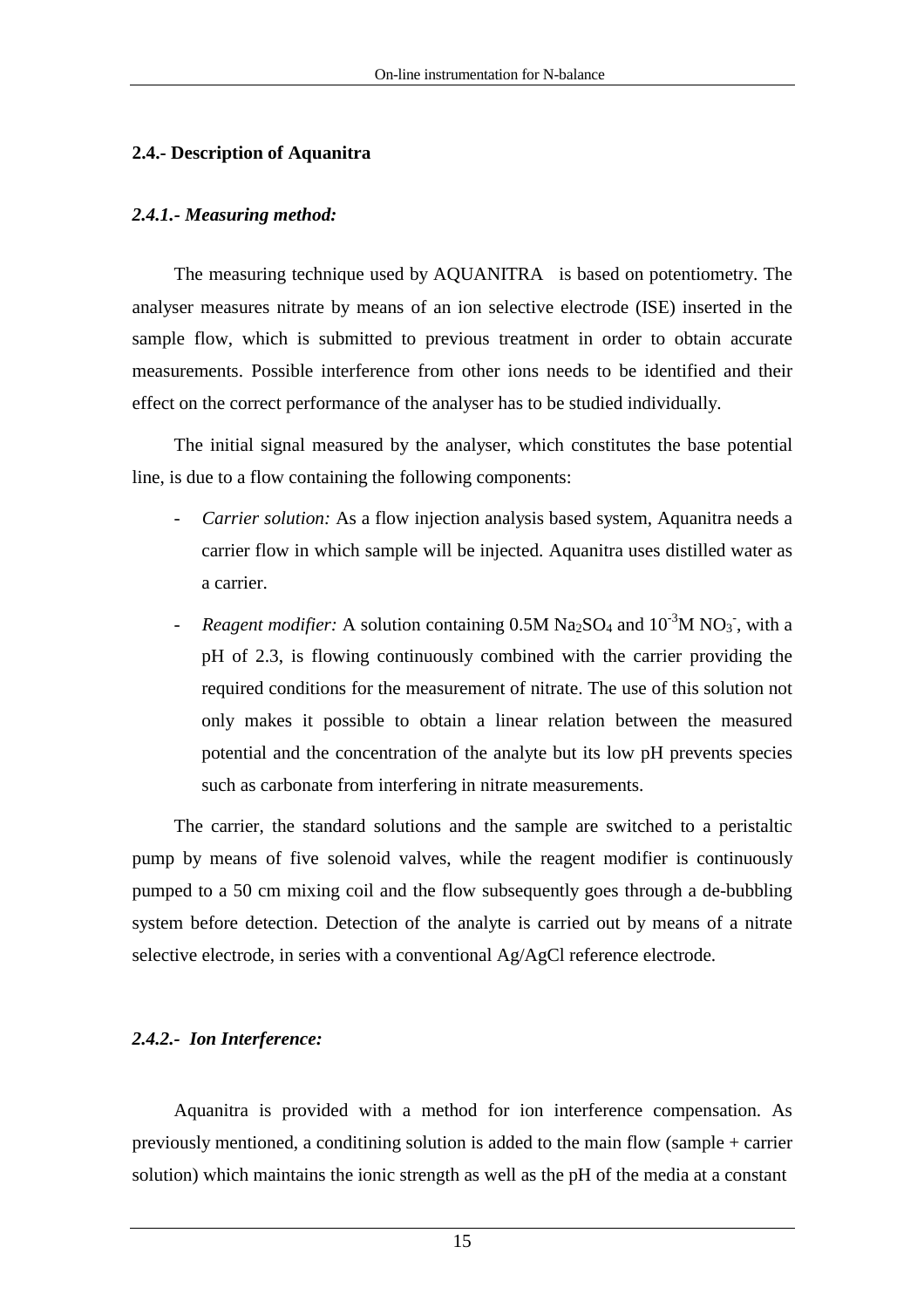value. By keeping the ionic strength constant this buffer solution makes it possible to measure concentration instead of activity of the samples and its constant pH value is a treatment against ion interference.

From previous studies carried out at the department of chemistry at UAB, several conclusions had already been attained on which is the most suitable pH to minimise different ion interference. It was concluded that at a pH of 2.3 the effect of  $HCO_3^-$  is minimised, whereas at a pH of 4.0 the concentration of  $HNO<sub>2</sub>$  is decreased and thus the effect of nitrite interference is minimised. Therefore, the pH of the conditioning solution will be selected according to the characteristics of the stream to be monitored.

The characterisation of the ion interference of carbonate in the effluent of compartment III will be extensively discussed in this report. Carbonate is not only used as one of the components of the culture medium but it is also used for pH control purposes in the nitrifying reactor, and thus its concentration in the reactor is usually much higher than the initial carbonate concentration provided in the culture medium.

### *2.4.3.- Repeatability and calibration procedure:*

From studies performed with Aquanitra $^{\circledR}$  at the department of chemistry at Universitat Autònoma de Barcelona by the research group that developed the analyser, it was concluded that, by increasing the frequency of analysis from 1 analysis/hour  $(n=27 \text{ analysis})$  to 4 analysis/hour  $(n=97 \text{ analysis})$  the repeatability of the detector signal improves from an initial relative standard deviation of 3% to 2,2%. (Massana, M. *et al.*, 2001)

The analyser is calibrated by means of three standard solutions with different concentrations of nitrate. The three standards will be selected in such a way that their concentration range comprises the expected nitrate concentration range of the samples in order to always operate in the linear zone of the calibration curve.

It is important to take into account that interpolation in the calibration curve will lead to lower repeatabilities in the final measurement of concentration, and that the relative standard deviation will be higher the lower the frequency of analysis is, as previously reported.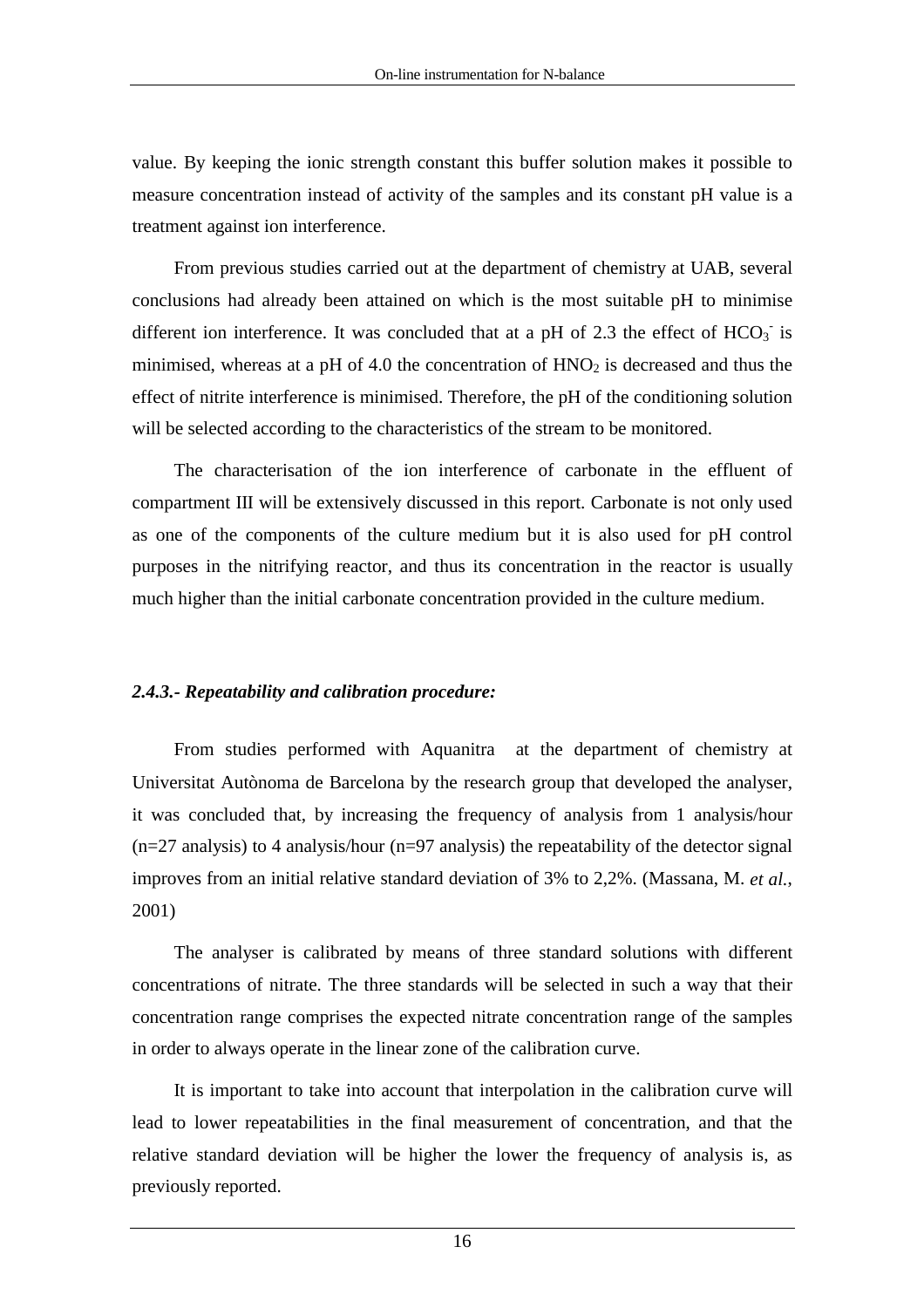Besides, the influence of the calibration on the final concentration value has been widely studied in this analyser, and some conclusions have been attained on how frequency of analysis can compensate, to some extent, this error. By increasing the frequency of analysis in the same way described above, the relative standard deviation of concentration measurements can be decreased from a value as high as 18.7% to around 10%. Thus, it has been demonstrated that although the interpolation in the calibration source is an important source of error, this error can be controlled by selecting a higher frequency of analysis. A high number of analysis leads to better characterisation of the sample and thus random error is minimised. (Massana, M. *et al.*, 2001).

This interpolation error also depends on the frequency of calibration fixed by the user, in a way that concentrations interpolated using the same calibration curve result on a better repeatability. However, the periodical calibration of the analyser is needed for a correct use of the electrode and it can not be avoided. Both the frequency of calibration cycles and the frequency of analysis can be selected by the user.

Before any further discussion is done on the advantages and possible drawbacks of this analyser, it is important to state that the error provided in the commercial brochures, which is typically lower than 5%, does not include the interpolation error either, and thus the repeatability attained with *Aquanitra* is in the same order as that of the other analysers presented in table 4. Besides, the collaboration of the department of chemistry at UAB provided us with the unique opportunity to test the analyser with real samples from the pilot reactor. Also the experience of the research group that developed the considered analyser is an advantage when it comes to identifying possible interference and adjusting the analyser for an optimal performance.

#### *2.4.4.- Technical data***:**

| <b>Measuring method</b> | Ion Selective Electrode (Potentiometry)            |  |  |
|-------------------------|----------------------------------------------------|--|--|
| <b>Measuring range</b>  | 225-2250 mg NO <sub>3</sub> -N / L                 |  |  |
| <b>Repeatability</b>    | 2,2-3% (frequency dependent)                       |  |  |
| <b>Response time</b>    | 3.7 min (total monitoring analysis time $= 9$ min) |  |  |
| Flow                    | ∠ 1 I ∕hr                                          |  |  |

**Table 6:** Technical data of *Aquanitra*<sup>®</sup> N-102 on-line nitrate analyser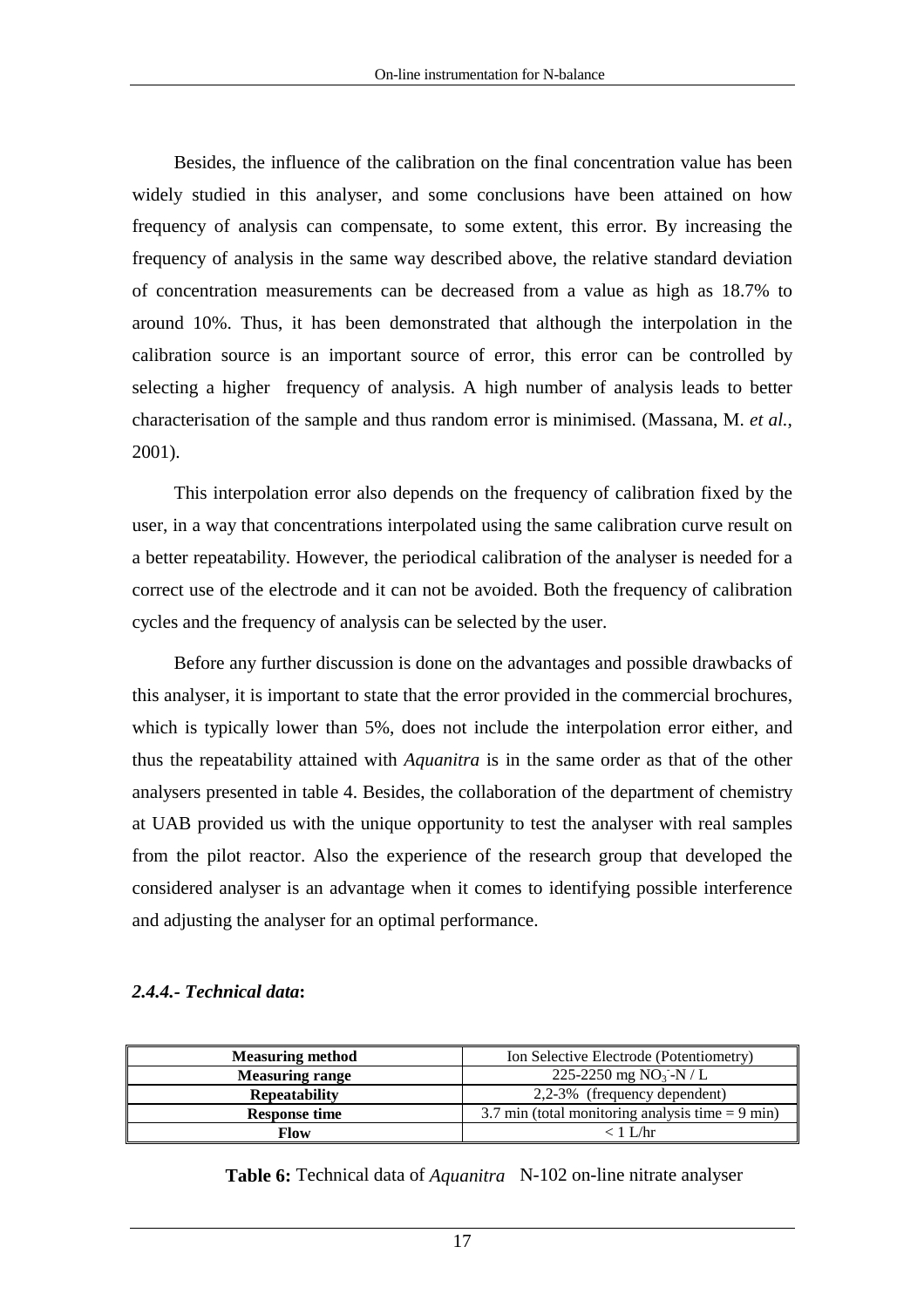## **3 STUDY PERFORMED WITH AQUANITRA ANALYSER**

### **3.1.- Evaluation and quantification of ion interference**

 On a first approach to the considered analyser several samples from the effluent of compartment III were analysed with *Aquanitra* and the obtained results compared to capillary electrophoresis and Dr Lange test kits.



Capillary Electrophoresis (mg/L NO<sup>-</sup>3 -N)

**Figure 1:** Preliminary experiments performed with *Aquanitra*

In figure 1 it can be observed how in some samples there was a very important deviation of the concentrations measured by the tested analyser *Aquanitra*<sup>®</sup> from the results obtained by using capillary electrophoresis or spectrophotometric detection with ready-to-use kits (Dr Lange, LCK 339).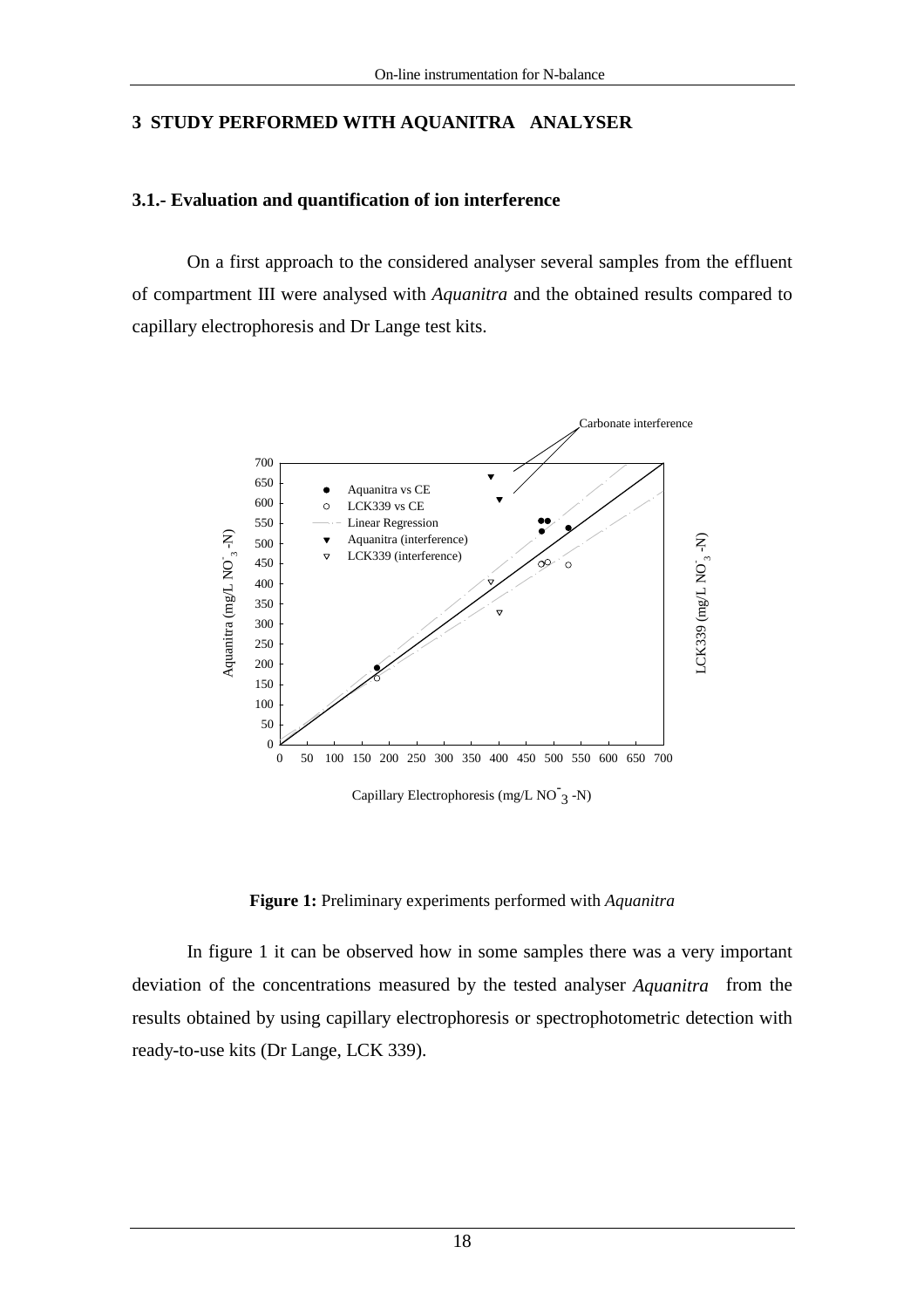During this first set of experiments the trend was for the concentrations obtained with the capillary electrophoresis analyser to be lower than those given by Aquanitra, whereas in further experiments this trend changes. This fact is due to some adjustments made in order to improve the performance of the analyser, but this first analysis is a good example to observe the effect of ion interference on the ion selective electrode used by *Aquanitra* for nitrate detection.

The fact that this problem was not found in all the samples suggested the presence of some kind of ion interference, most likely derived from the carbonate used for pH control purposes in the nitrifying reactor. The shape and height of the potential peaks given by the analyser were carefully analysed and compared to previous analysis performed with the analyser and registered at the department of chemistry at UAB, and it was concluded that the interference was indeed due to carbonate.

The registers of the state of the reactor during that period of sampling were revised and it was observed that samples whose nitrate concentration was erroneously determined by *Aquanitra* had been obtained while important changes in the reactor pH had been occurring. An incorrect performance of the pH sensor had derived in a high amount of carbonate solution being added to the reactor by the control system. A pH as high as 9.3 was attained in the nitrifying reactor and, although it was not possible to quantify the carbonate concentration in the sample, it was high enough to interfere with the correct performance of the nitrate selective electrode used by *Aquanitra*.

The problem was only detected after an important addition of  $\text{Na}_2\text{CO}_3$  due to pH control, a situation which is unlikely to happen during normal and stable performance of the reactor, while the results obtained during stable operation of the nitrifying reactor, with normal levels of carbonate, were satisfying.

As previously reported, *Aquanitra* is provided with a buffer solution that can avoid carbonate interference at a pH of 2.3. However, when carbonate concentration exceeds certain values the buffer is unable to keep this pH and  $HCO<sub>3</sub>$  is no longer prevented from interfering with the nitrate measurement. At this point  $HCO<sub>3</sub>$  interferes on the potential signal given by the nitrate selective electrode.

Once the interfering species has been identified, an accurate study needs to be carried out in order to establish the maximum allowable concentration of carbonate in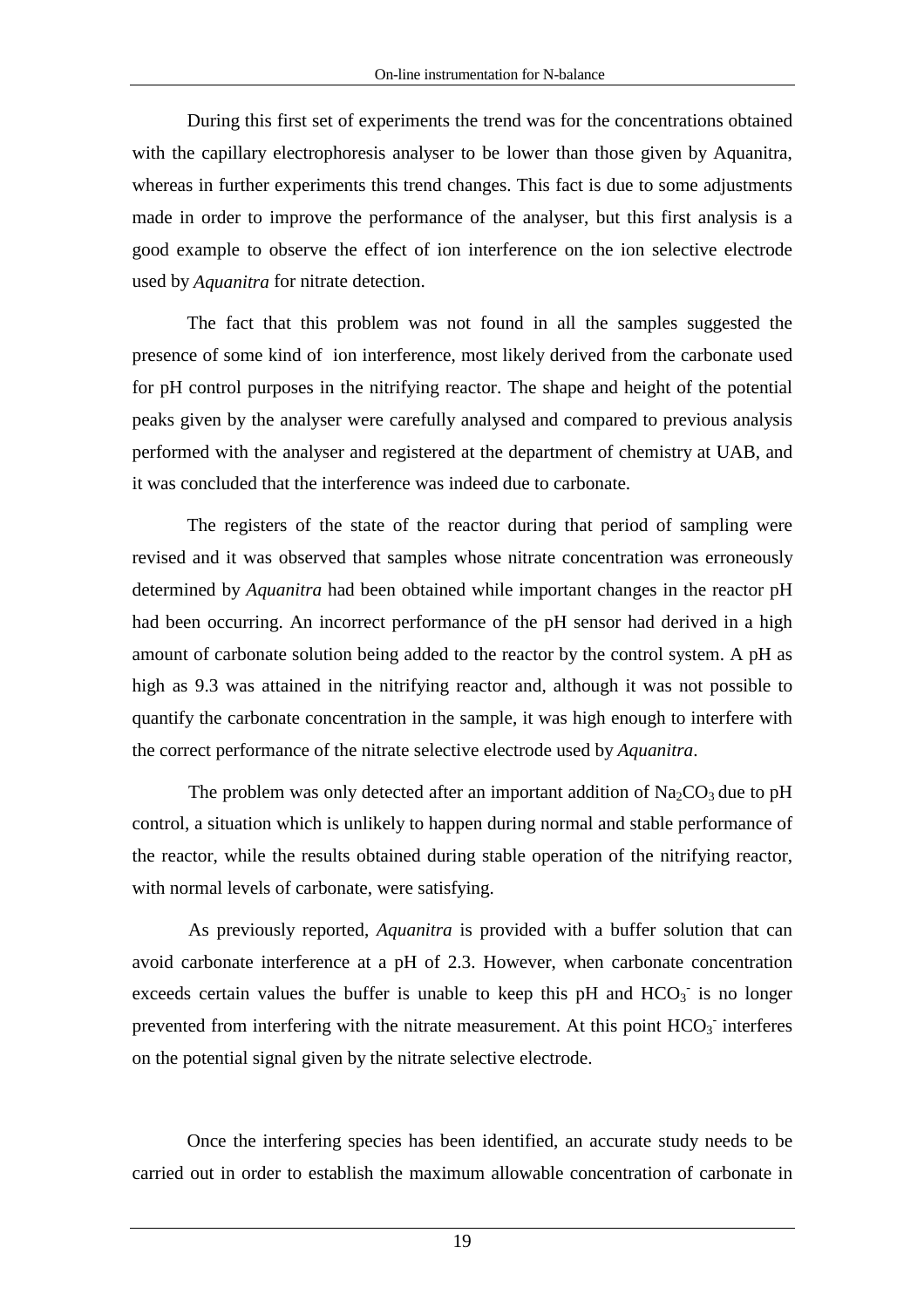the sample to assess a correct performance of the sensor and to evaluate the possibility to modify the analyser to adequate its performance to the operating conditions of the nitrifying pilot reactor.

Before any further analysis were made with real samples from compartment III, the analyser was optimised and the maximum allowable  $HCO<sub>3</sub>$  concentration was established to be around 1500 mg/L. Concentrations higher than this value, although they may rarely occur during stable operation of the reactor, would interfere with the nitrate sensor and, as a result, on the reliability of the analyser.

#### **3.2.- Selection of an off-line reference method**

Samples obtained from the effluent of the nitrifying reactor as well as standard solutions of nitrate dissolved in the culture medium used in compartment III were analysed off-line using different methods in order to select a reference method to which the results obtained with the tested analyser could be compared for evaluation.

 The two off-line methods considered in this study are capillary electrophoresis (Waters Ion Analyser), which has been selected for its high precision and repeatability, and the method currently used for off-line analysis of  $NO<sub>3</sub>$  in the MELISSA pilot plant (Dr Lange, LCK339), which is based on the measurement of absorbance of ready-to-use probes containing the necessary reagents.

 In order to select the most appropriate off-line reference method, both capillary electrophoresis and the photometric detection kits were tested by analysing a number of standard solutions prepared by dissolving a known concentration of  $NaNO<sub>3</sub>$  in a solution of culture medium and subsequently diluting it with this same medium.

The standard solutions, with concentrations between 0 and 25 mg/L  $NO<sub>3</sub>$  -N were prepared in such a way that all ion species present in the sample had a concentration as similar as possible to that of the diluted real samples.

 The dilution usually applied to the real samples so that they are comprised in the range of analysis of these off-line methods  $(0-20 \text{ mg NO}_3 \cdot \text{-N})$  is 1:25. A solution of 20  $mg/L NO<sub>3</sub>$  -N was prepared by dissolving the necessary amount of NaNO<sub>3</sub> in diluted (1:25) culture growth medium. This solution, at its time, was subsequently diluted in the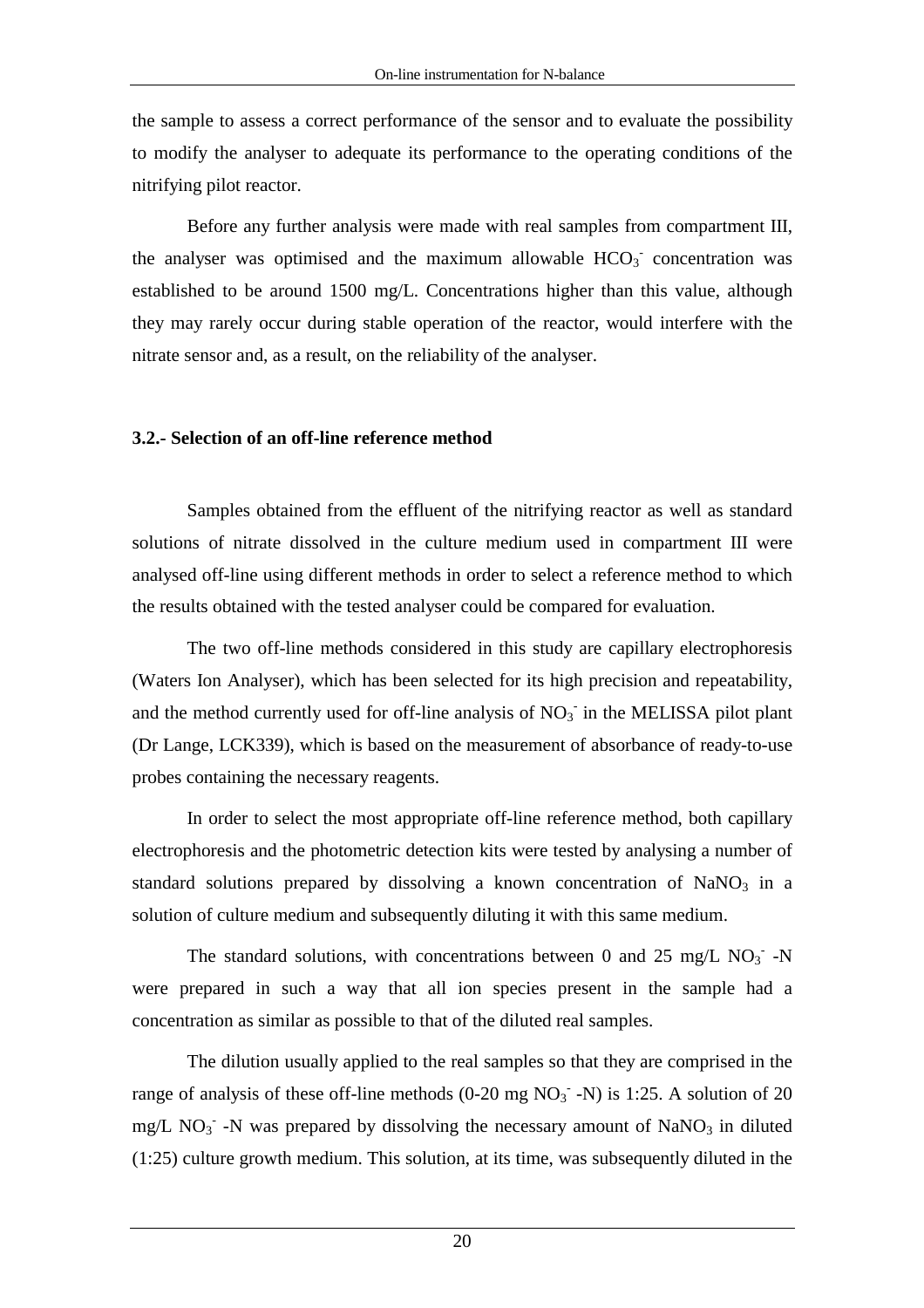same culture medium solution to obtain several standards in the desired nitrate concentration range. By using diluted culture medium as the solvent to prepare the standards an ionic strength similar to that of the real samples is attained.

These standards were analysed using both capillary electrophoresis and Dr Lange LCK339 ready-to-use probes. The results are presented in figure 2.



Figure 2: Evaluation of capillary electrophoresis and Dr Lange kits as reference methods

The deviation from the real concentration of the samples with capillary electrophoresis has a typical value between 7-15% and the repeatability of the measurements, evaluated in terms of relative standard deviation of three analysis, has a typical value of 0.5-11%.

The deviation of the spectrophotometry-based method from the real concentration of the sample has a value between  $-11$  and  $-24\%$ , which is higher than that of capillary electrophoresis.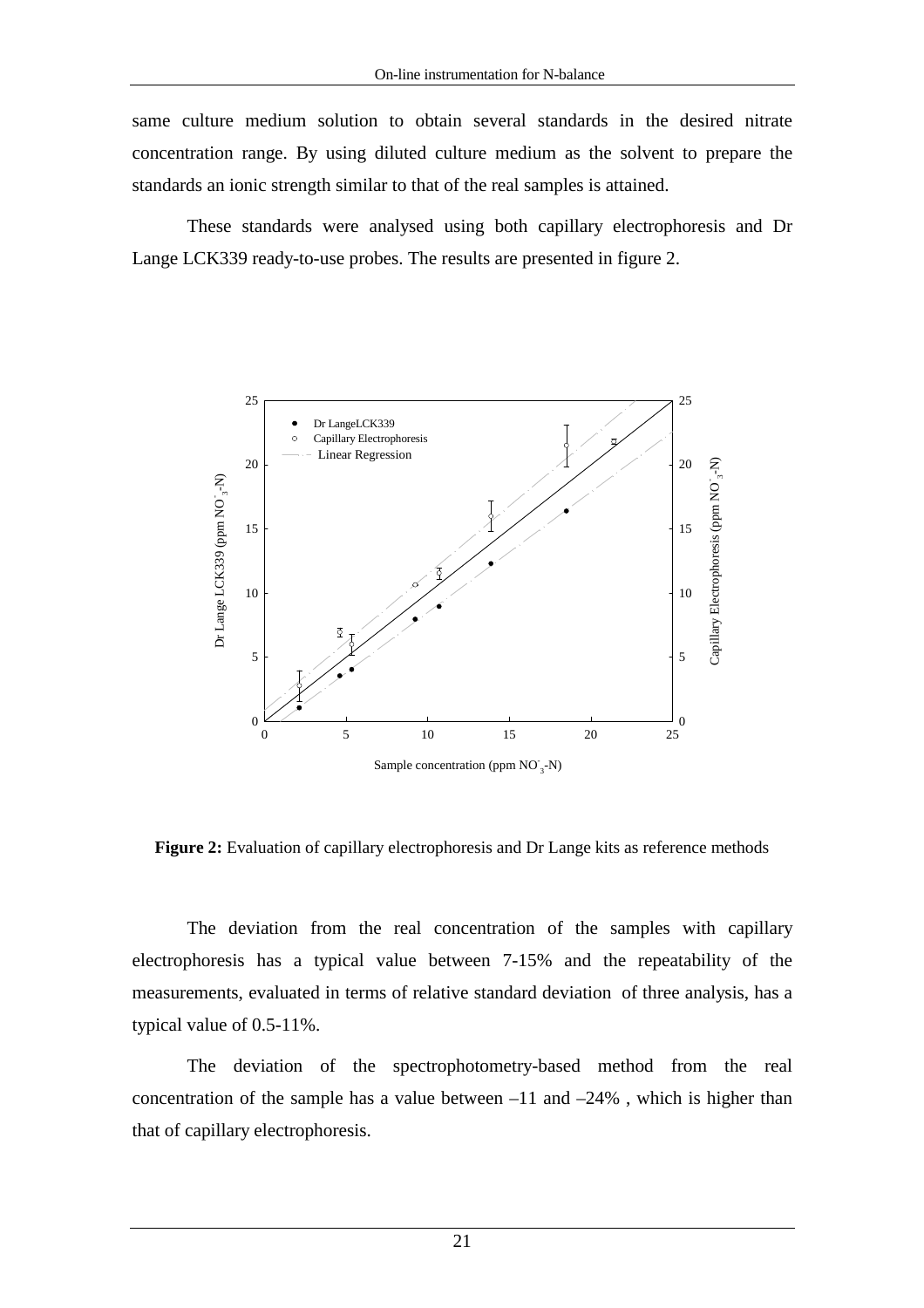Besides having a slightly higher precision, capillary electrophoresis has been selected as the reference method because it is a more versatile method and provides further information on the composition of the sample that can be useful to identify other possible sub-products present in the reactor that could affect the correct performance of the tested analyser.

#### **3.3.- Analysis of real samples from the effluent of compartment III**

Although the most adequate off-line method has been considered to be capillary electrophoresis, the samples have been analysed using the detection kits as well for further information.



ppm NO<sup>-</sup>3-N (Capillary Electrophoresis)

## **Figure 3:** Analysis of real samples and comparison to the reference method (Capillary Electrophoresis)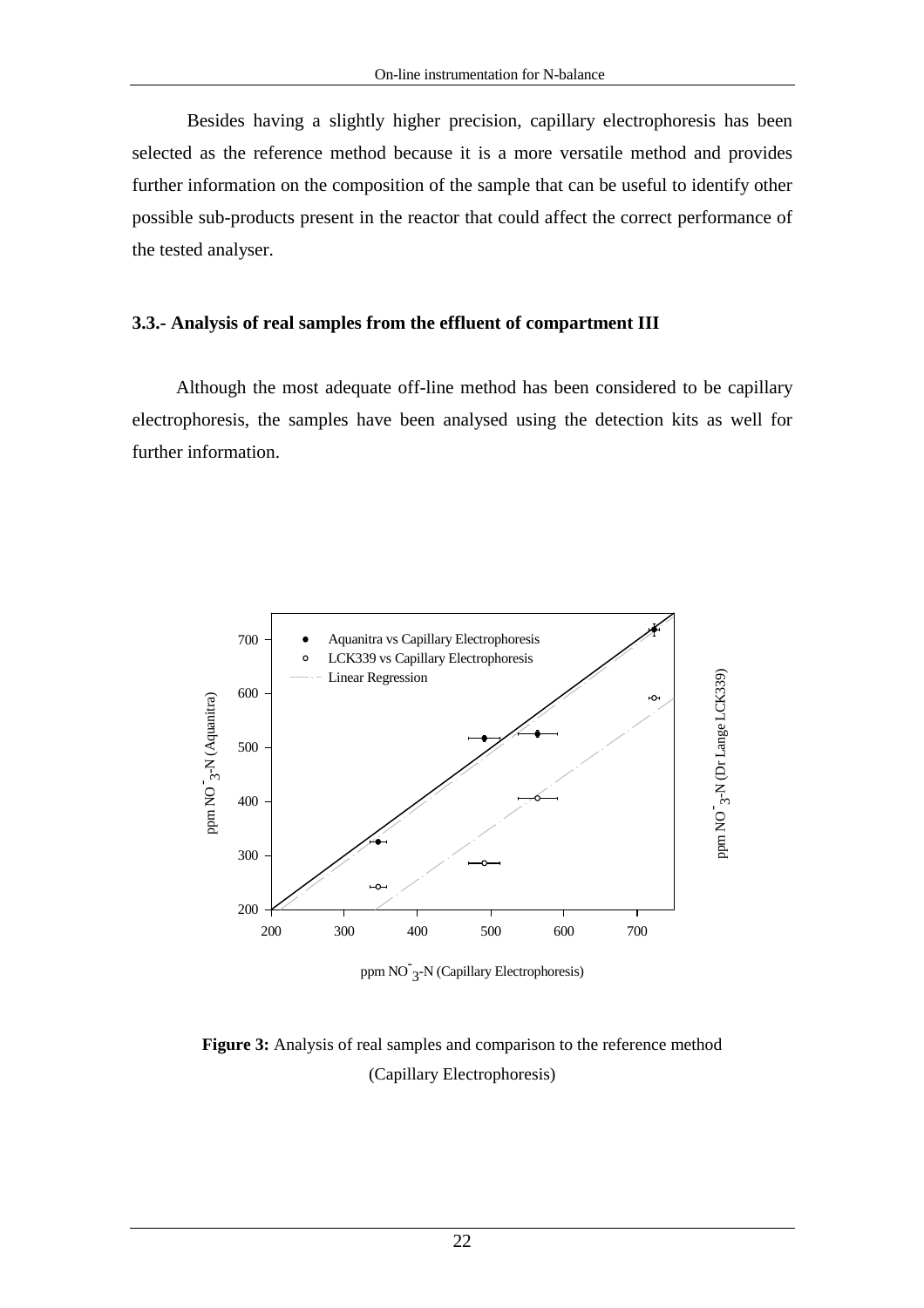In figure 3 it can be observed how the trend observed during analysis with standard solutions prepared using nitrifying medium (figure 2) is the same as the trend of the real samples.

Capillary electrophoresis is used as the reference method to which the results obtained with *Aquanitra* will be compared. The concentration given by *Aquanitra* has a deviation from the reference method of  $-5$  to  $-7\%$ , which, taking into account that capillary electrophoresis was found to have a deviation of 7 to 15% from the real concentration, leads to the conclusion that *Aquanitra* has a high accuracy and is adequate to be used in the MELISSA pilot plant for nitrate monitoring purposes.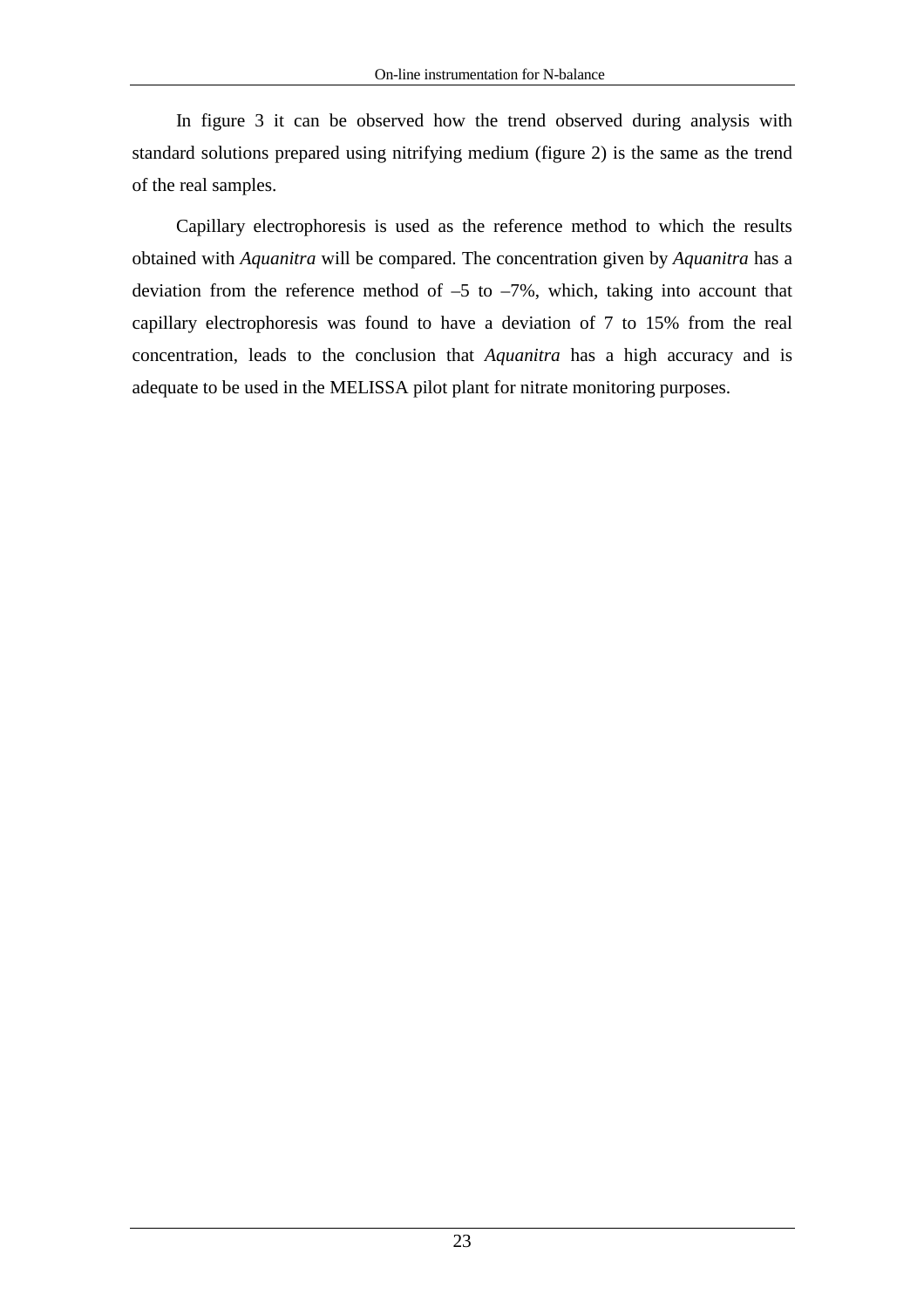## **4 CONCLUSIONS**

Although testing of the current ammonium analyser (*AmtaxLYX720, Dr Lange*).available in the MELISSA pilot plant has been postponed due to a problem during the calibration procedure, its characteristics are considered adequate for the purpose of monitoring the effluent of compartment III, provided that the problem can be identified and fixed by qualified technicians in a reasonably short time.

 In the meanwhile, other alternatives are being considered that have been presented in this report. Among the commercially available analysers, *Aquamonia* is considered a good alternative and further information has been requested as it would be necessary to purchase a new analyser either now, if the problems with the current analyser can not be fixed, or in the future, when the ammonium concentration in the inlet of compartment III has to be monitored as well.

 On a first approach it was proposed to monitor nitrate and ammonium concentrations in the outlet of the nitrifying reactor and calculate nitrite concentration by taking into account the closure of the nitrogen balance. However, from the studies carried out with *Aquanitra* and the information obtained of other commercial on-line analysers it has been concluded that precision and repeatability of on-line analysers are not sufficient for this purpose and thus it is necessary to consider the purchase of a nitrite on-line analyser.

Although a search for commercial nitrite analysers has been carried out, it is important to take into account that nitrite is not as common a monitored parameter as nitrate and ammonium are and thus equipment has not been as widely developed and is more difficult to find. The technical data of a nitrite analyser that could fulfill the requirements of range and accuracy are included in this report. Further research will be carried out in the near future concerning on-line nitrite instrumentation.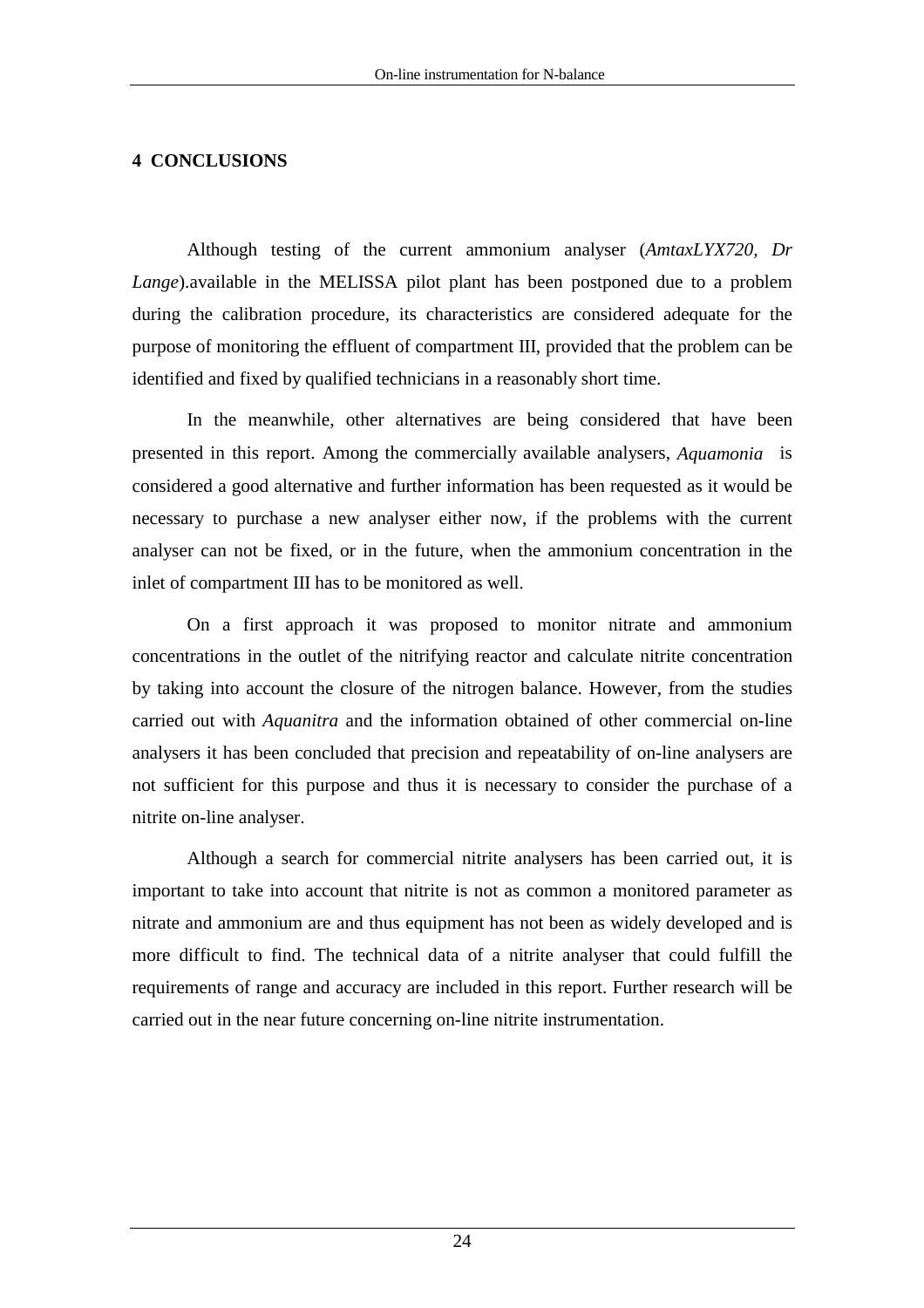After carefully studying the technical characteristics of several commercial analysers for on-line monitoring of nitrate,  $A$ *quanitra*<sup> $\textcircled{a}$ </sup> has been considered as the most suitable analyser to be installed in compartment III.

The performance of this analyser has been widely studied, and based on the positive results presented in this report the purchase of *Aquanitra*<sup>®</sup> as the analyser to be used to monitor nitrate concentration in the outlet of compartment III of the MELISSA pilot plant is submitted for approval.